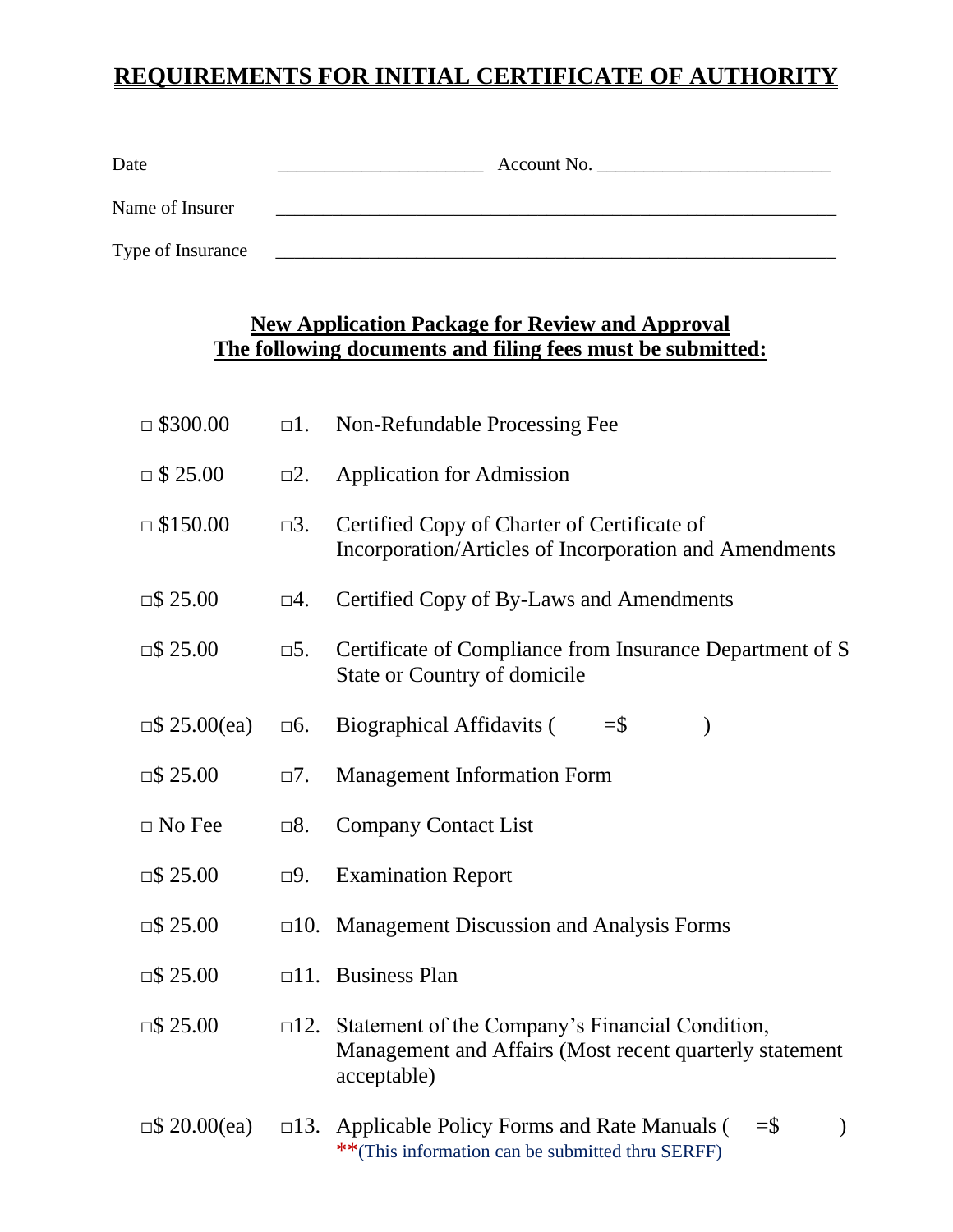| $\Box$ \$ 25.00     |               | $\Box$ 14. Appointment of Commissioner of Insurance as Agent for<br>Service of Process Form<br>and                                                                                                                                                                                                                                                                                                                                                                    |                              |
|---------------------|---------------|-----------------------------------------------------------------------------------------------------------------------------------------------------------------------------------------------------------------------------------------------------------------------------------------------------------------------------------------------------------------------------------------------------------------------------------------------------------------------|------------------------------|
|                     |               | A Resolution adopted by the Board of Directors of the<br>Company Authorizing Appointment of Commissioner as<br>Agent for Service of Process, pursuant to Section 218,<br>Title 22 of the Virgin Islands Code, consenting that:                                                                                                                                                                                                                                        |                              |
|                     |               | Service of process upon the Commissioner in any action or proceeding<br>against the company, brought or pending in the Virgin Islands upon<br>any cause of action arising in or growing out of business transacted in<br>the Virgin Islands, shall be valid service upon the company, and the<br>consent shall be irrevocable, so long as a policy of insurance of such<br>company shall remain in force in the Virgin Islands or any loss<br>remains unpaid therein. |                              |
| $\Box$ \$ 50.00(ea) |               | □15. Appointment of Producer/Statement of Agreement to<br>serve as Insurance Producer Forms                                                                                                                                                                                                                                                                                                                                                                           |                              |
| $\Box$ \$ 25.00     | $\square 16.$ | Appointment of Agent for Service of Process/Consent<br>of Agent for Service of Process Forms                                                                                                                                                                                                                                                                                                                                                                          |                              |
| $\Box$ No Fee       | $\square 17.$ | <b>Executed Surety Bond or Certificate of Deposit</b><br>Agreement evidencing statutory deposit in the following<br>amounts and executed through a Company licensed in the<br>Virgin Islands (must be submitted before license is issued):                                                                                                                                                                                                                            |                              |
|                     |               | <b>TITLE INSURERS</b><br><b>ALL OTHER INSURERS</b>                                                                                                                                                                                                                                                                                                                                                                                                                    | \$100,000.00<br>\$500,000.00 |

## **I. PRELIMINARY EXAMINATION**

**Pursuant to Title 22 of the Virgin Islands Code, Section 206(3):**

**An insurer shall submit to a personal examination of its affairs by the Commissioner. The examination shall include a background of the business dealings of the insurer, the insurer's organizers, principals, Board of Directors and corporate officers. The Commissioner may waive the examination if there is filed with him a certified copy of an examination made within one year immediately preceding the insurer's application for a license to do business in the Virgin Islands by a state insurance department or other insurance certification authority.**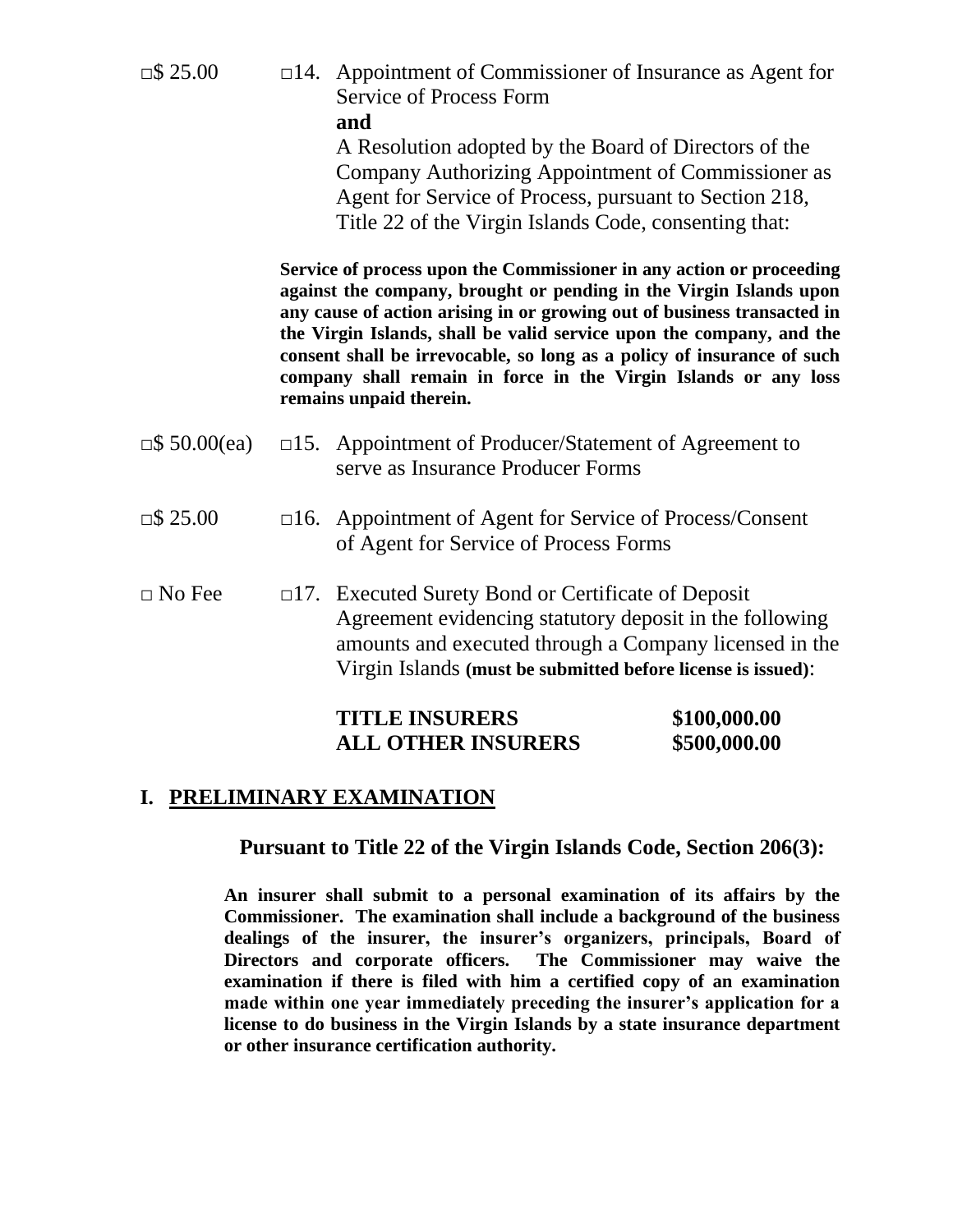# **II. CAPITAL AND SURPLUS REQUIREMENTS**

# **Pursuant to Title 22 of the Virgin Islands Code, Section 451:**

|    |                                                             | Minimum<br>Capital<br>Required | Minimum<br>Surplus<br>Initially<br>Required |
|----|-------------------------------------------------------------|--------------------------------|---------------------------------------------|
|    | 1. Life insurance                                           | \$1,000,000                    | \$500,000                                   |
|    | 2. Disability insurance:                                    | 1,000,000                      | 250,000                                     |
|    | (A) Life and disability insurance                           | 1,250,000                      | 750,000                                     |
|    | 3. Property insurance                                       | 2,000,000                      | 950,000                                     |
|    | 4. Marine and transportation insurance                      | 2,500,000                      | 1,250,000                                   |
|    | 5. Casualty insurances:                                     |                                |                                             |
|    | (A) Vehicle only                                            | 2,000,000                      | 1,000,000                                   |
|    | (B) General casualty                                        | 3,000,000                      | 1,500,000                                   |
|    | 6. Surety insurance:                                        |                                |                                             |
|    | (A) Surety                                                  | 1,000,000                      | 4,000,000                                   |
|    | (B) Bail bonds only                                         | 500,000                        | 250,000                                     |
| 7. | Title insurance:                                            |                                |                                             |
|    | In accordance with the provisions of Chapter 47 of Title 22 |                                |                                             |
| 8. | All Insurance, except life and title insurances             | 4,500,000                      | 2,500,000                                   |
|    |                                                             |                                |                                             |

# **III. ADDITIONAL DOCUMENTS/FEES**

□ Written Catastrophe Response Plan (Bulletin No 2017-07)

**□** \$1,100.00 □ Initial Certificate of Authority Fee  **(Fee must be submitted upon approval before license is issued)**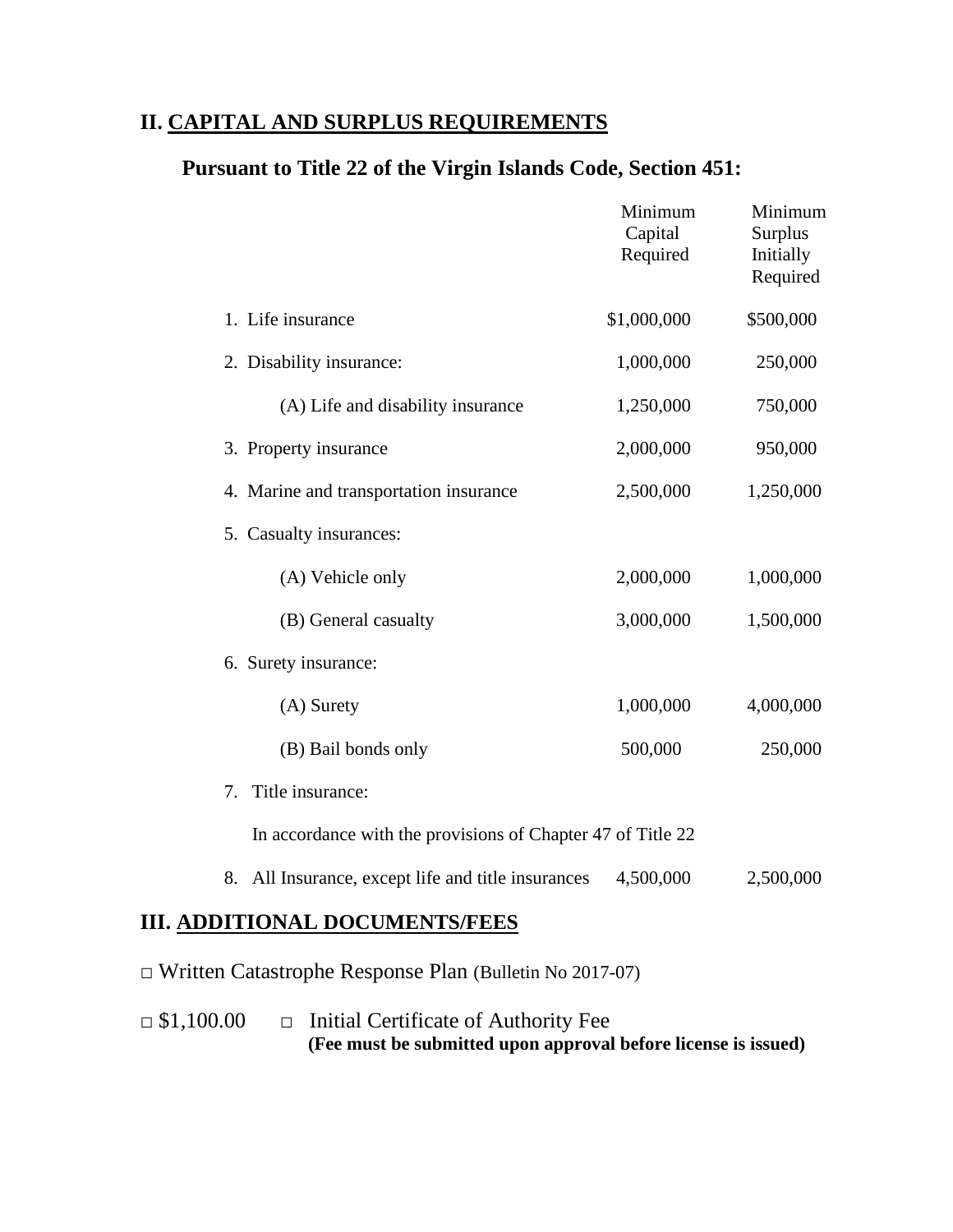# *APPLICATION FOR ADMISSION BY AN INSURANCE COMPANY DOMESTIC/FOREIGN/ALIEN*

### TO THE COMMISSIONER OF THE VIRGIN ISLANDS:

| (1) |                                                                                                                                            |
|-----|--------------------------------------------------------------------------------------------------------------------------------------------|
| (2) |                                                                                                                                            |
|     | One of the United States of America or Territory of the U.S. other than the Virgin Islands, District of Columbia<br>or Puerto Rico         |
| (3) |                                                                                                                                            |
|     | <b>Mation outside of the United States</b><br>Alternative of the United States                                                             |
|     |                                                                                                                                            |
|     | with a capital of $\frac{1}{2}$ memory and a surplus of $\frac{1}{2}$ and a surplus of $\frac{1}{2}$ memory and a surplus of $\frac{1}{2}$ |
|     |                                                                                                                                            |
|     | renewal from year to year, subject to the approval of the Commissioner and to such changes in                                              |
|     | fees as the legislature may prescribe to be payable, and to the strict observation of all laws or                                          |
|     | amendments thereto, which may be prescribed by statute for the regulation of the insurance                                                 |
|     | business in the Virgin Islands, and in conformity with the charter and by-laws of said company                                             |
|     | and the rules of procedure provided by the Insurance Department.                                                                           |
|     | The President Secretary and Treasurer began represent that the company has fully complied                                                  |

The President, Secretary, and Treasurer herein represent that the company has fully complied with the provisions of its charter and by-laws, in that state of incorporation, that the company is in sound financial condition and that its method of underwriting and conducting business are known and permitted by the insurance officials of the state where incorporated and approved by the directors of the company.

Dated: \_\_\_\_\_\_\_\_\_\_\_\_\_\_\_\_\_\_\_\_\_\_\_\_\_\_\_\_\_

\_\_\_\_\_\_\_\_\_\_\_\_\_\_\_\_\_\_\_\_\_\_\_\_ *President*

\_\_\_\_\_\_\_\_\_\_\_\_\_\_\_\_\_\_\_\_\_\_\_\_ *Secretary*

*Every license expires on December 31st of each calendar year \_\_\_\_\_\_*\_\_\_\_\_\_\_\_\_\_\_\_\_\_\_\_\_\_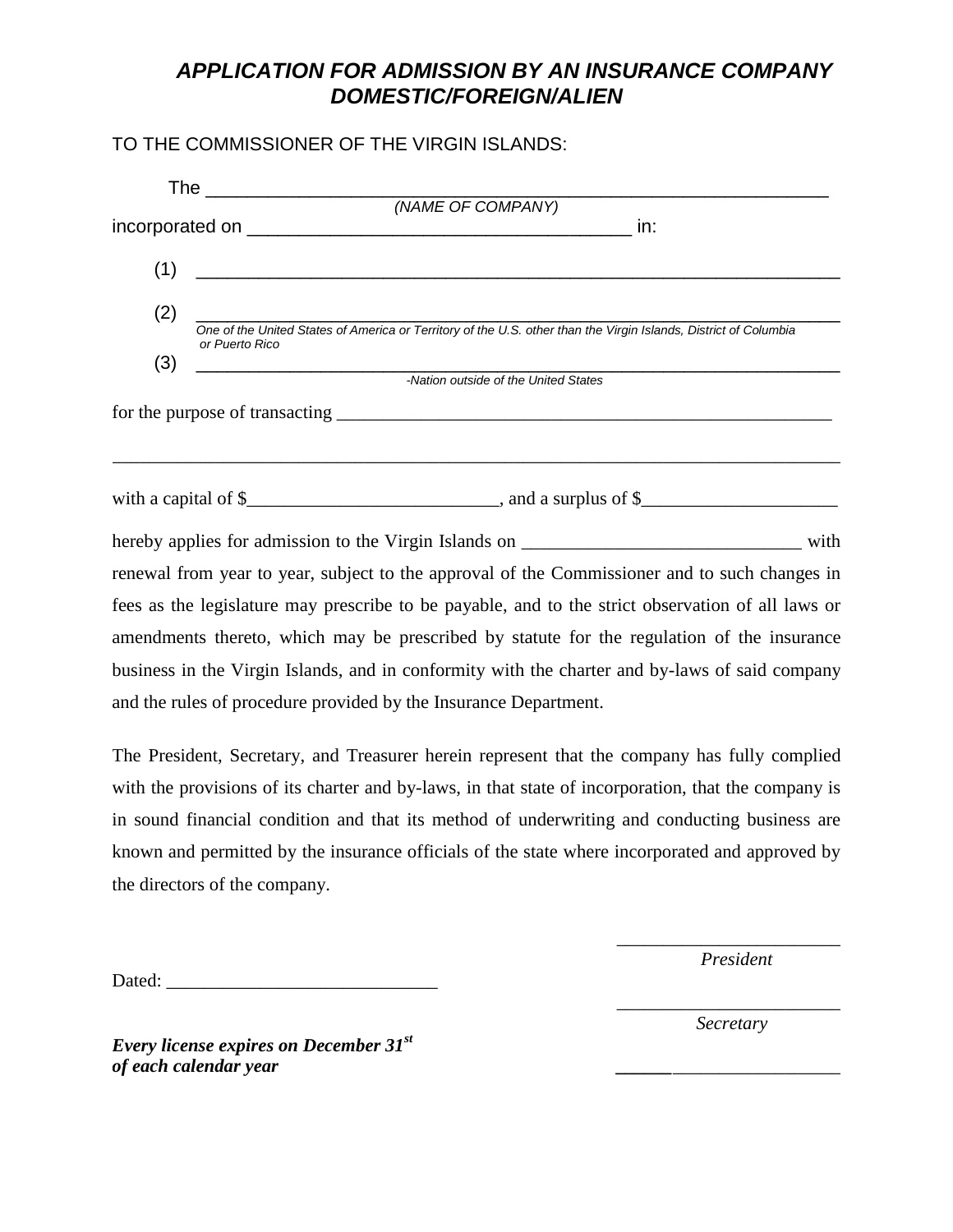### **OFFICE OF THE COMMISSIONER DIVISION OF BANKING, INSURANCE AND FINANCIAL REGULATION UNITED STATES VIRGIN ISLANDS**

### \_\_\_\_\_\_\_\_\_\_\_\_\_\_\_\_\_MANAGEMENT INFORMATION FORM\_\_\_\_\_\_\_\_\_\_\_\_\_\_\_

COMPANY NAME:\_\_\_\_\_\_\_\_\_\_\_\_\_\_\_\_\_\_\_\_\_\_\_\_\_\_\_\_\_\_\_\_\_\_\_\_\_\_\_\_\_\_\_\_\_\_

Names and Titles of the Officers:

Name Titles: (Officers)

Names and Titles of the Directors:

Name Titles: (Directors)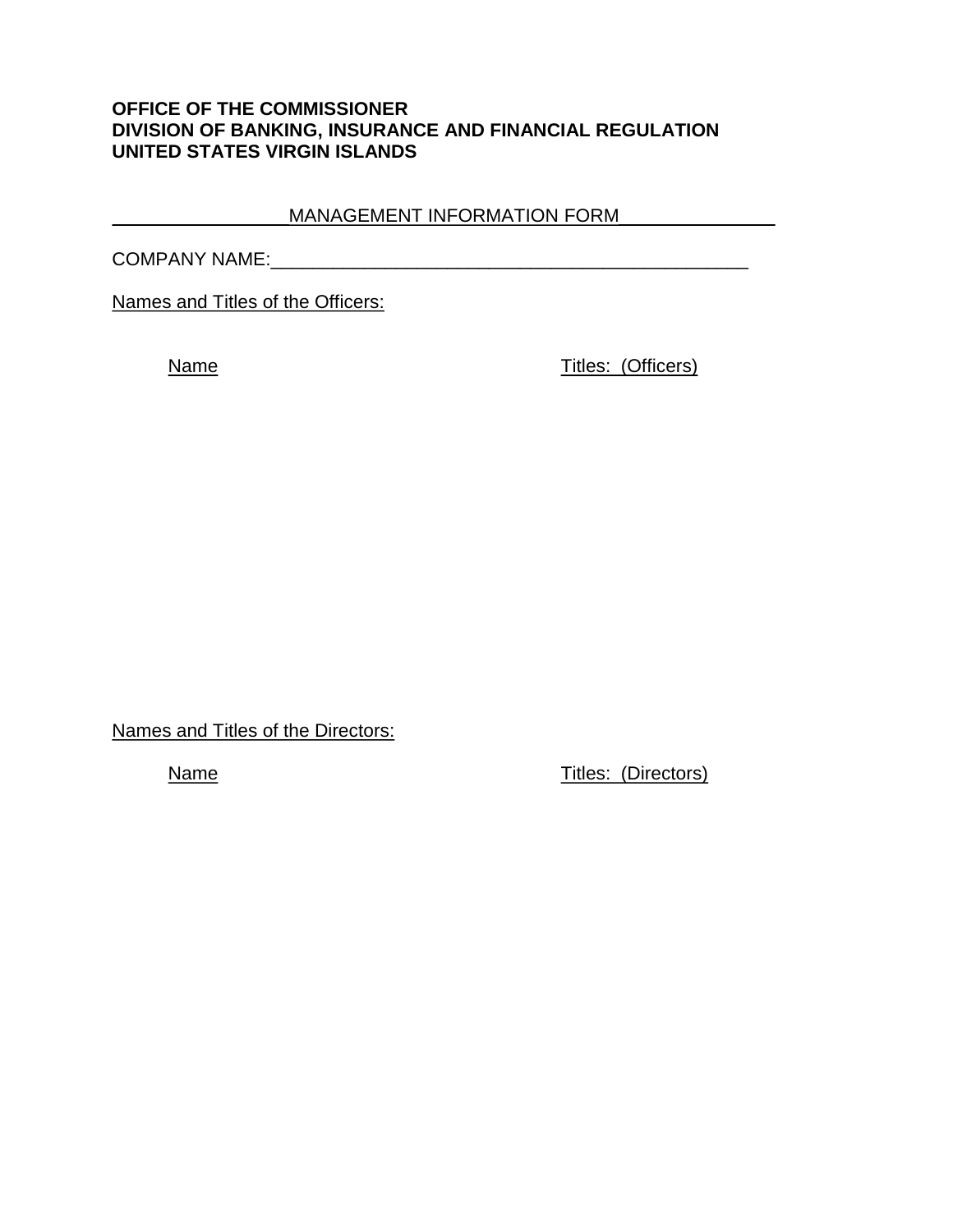#### **BIOGRAPICAL AFFIDAVIT**

(Print or Type)

Full Name and Address of Company (Do Not Use Group Names.)

In connection with the above-named company, I herewith make representations and supply information about myself as hereinafter set forth. (Attach addendum or separate sheet if space hereon is insufficient to answer any question fully.) *IF ANSWER IS "NO" OR ''NONE'', SO STATE.*

\_\_\_\_\_\_\_\_\_\_\_\_\_\_\_\_\_\_\_\_\_\_\_\_\_\_\_\_\_\_\_\_\_\_\_\_\_\_\_\_\_\_\_\_\_\_\_\_\_\_\_\_\_\_\_\_\_\_\_\_\_\_\_\_\_\_\_\_\_\_\_\_\_\_\_\_\_\_

|             | Affiant's Full Name (Initials Not Acceptable)                                                |                |             |                                                                                                                       |                       |
|-------------|----------------------------------------------------------------------------------------------|----------------|-------------|-----------------------------------------------------------------------------------------------------------------------|-----------------------|
| a.          | Have you ever had your name changed?                                                         |                |             | <u> 1989 - Johann Barbara, martin amerikan basar dan berasal dan berasal dalam basar dalam basar dalam basar dala</u> |                       |
|             | If yes, give the reason for the change.                                                      |                |             |                                                                                                                       |                       |
| $b$ .       | Other names used at any time.                                                                |                |             | <u> 1989 - Jan Barnett, fransk politiker (d. 1989)</u>                                                                |                       |
|             |                                                                                              |                |             |                                                                                                                       |                       |
|             | Date and Place of Birth.                                                                     |                |             |                                                                                                                       |                       |
|             | Affiant's Business Address.                                                                  |                |             |                                                                                                                       |                       |
|             |                                                                                              |                |             |                                                                                                                       |                       |
|             | List your residences for the last ten (10) years starting with your current address, giving: |                |             |                                                                                                                       |                       |
| <b>DATE</b> |                                                                                              | <b>ADDRESS</b> |             |                                                                                                                       | <b>CITY AND STATE</b> |
|             |                                                                                              |                |             |                                                                                                                       |                       |
|             | Please provide details of your education:                                                    |                |             |                                                                                                                       |                       |
|             | College/School Name:                                                                         |                | <b>DATE</b> | <b>DEGREE</b>                                                                                                         | <b>LOCATION</b>       |
| College:    |                                                                                              |                |             |                                                                                                                       |                       |
| Graduate:   |                                                                                              |                |             |                                                                                                                       |                       |
|             |                                                                                              |                |             |                                                                                                                       |                       |
| Other:      |                                                                                              |                |             |                                                                                                                       |                       |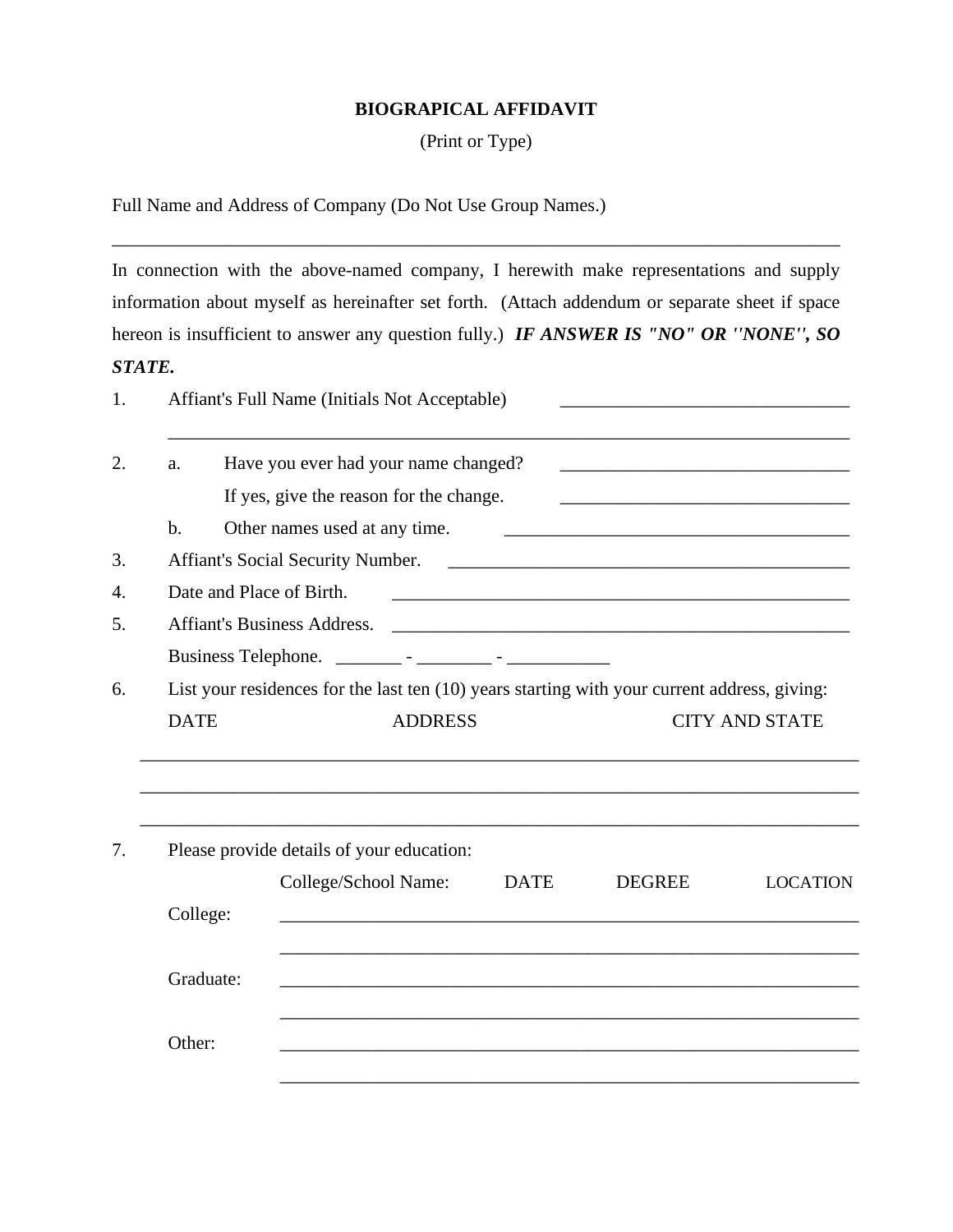| Present or Proposed Position with the Applicant Company. ________________________          |                                                                                                                                                                                                                                                                                                                                                                |  |
|--------------------------------------------------------------------------------------------|----------------------------------------------------------------------------------------------------------------------------------------------------------------------------------------------------------------------------------------------------------------------------------------------------------------------------------------------------------------|--|
| List complete employment record (up to and including present jobs, positions, directorates |                                                                                                                                                                                                                                                                                                                                                                |  |
|                                                                                            | or officerships) for the past twenty (20) years, giving:                                                                                                                                                                                                                                                                                                       |  |
|                                                                                            | <b>DATES</b><br><b>EMPLOYER AND ADDRESS</b><br><b>TITLE</b>                                                                                                                                                                                                                                                                                                    |  |
|                                                                                            | N <sub>O</sub><br>Present employer may be contacted.<br><b>YES</b><br>$\blacksquare$                                                                                                                                                                                                                                                                           |  |
|                                                                                            | Former employers may be contacted.<br><b>YES</b><br>N <sub>O</sub><br>$\mathsf{L}$                                                                                                                                                                                                                                                                             |  |
| (a)                                                                                        | Have you ever been in a position, which required a fidelity bond?<br>If any claims were made on the bond, give details<br><u> 1989 - Johann Harry Harry Harry Harry Harry Harry Harry Harry Harry Harry Harry Harry Harry Harry Harry Harry Harry Harry Harry Harry Harry Harry Harry Harry Harry Harry Harry Harry Harry Harry Harry Harry Harry Harry Ha</u> |  |
| (b)                                                                                        | Have you ever been denied an individual or position schedule fidelity bond, or                                                                                                                                                                                                                                                                                 |  |
|                                                                                            | had a bond cancelled or revoked?<br>If yes, give details.                                                                                                                                                                                                                                                                                                      |  |
|                                                                                            | List any professional, occupational, and vocational licenses issued by any public or<br>governmental licensing agency or regulatory authority, which you presently hold or have<br>held in the past (place and date, license issued, issuer of license, date terminated, reasons                                                                               |  |

If yes, give details. \_\_\_\_\_\_\_\_\_\_\_\_\_\_\_\_\_\_\_\_\_\_\_\_\_\_\_\_\_\_\_\_\_\_\_\_\_\_\_\_\_\_\_\_\_\_\_\_\_\_\_\_\_\_\_\_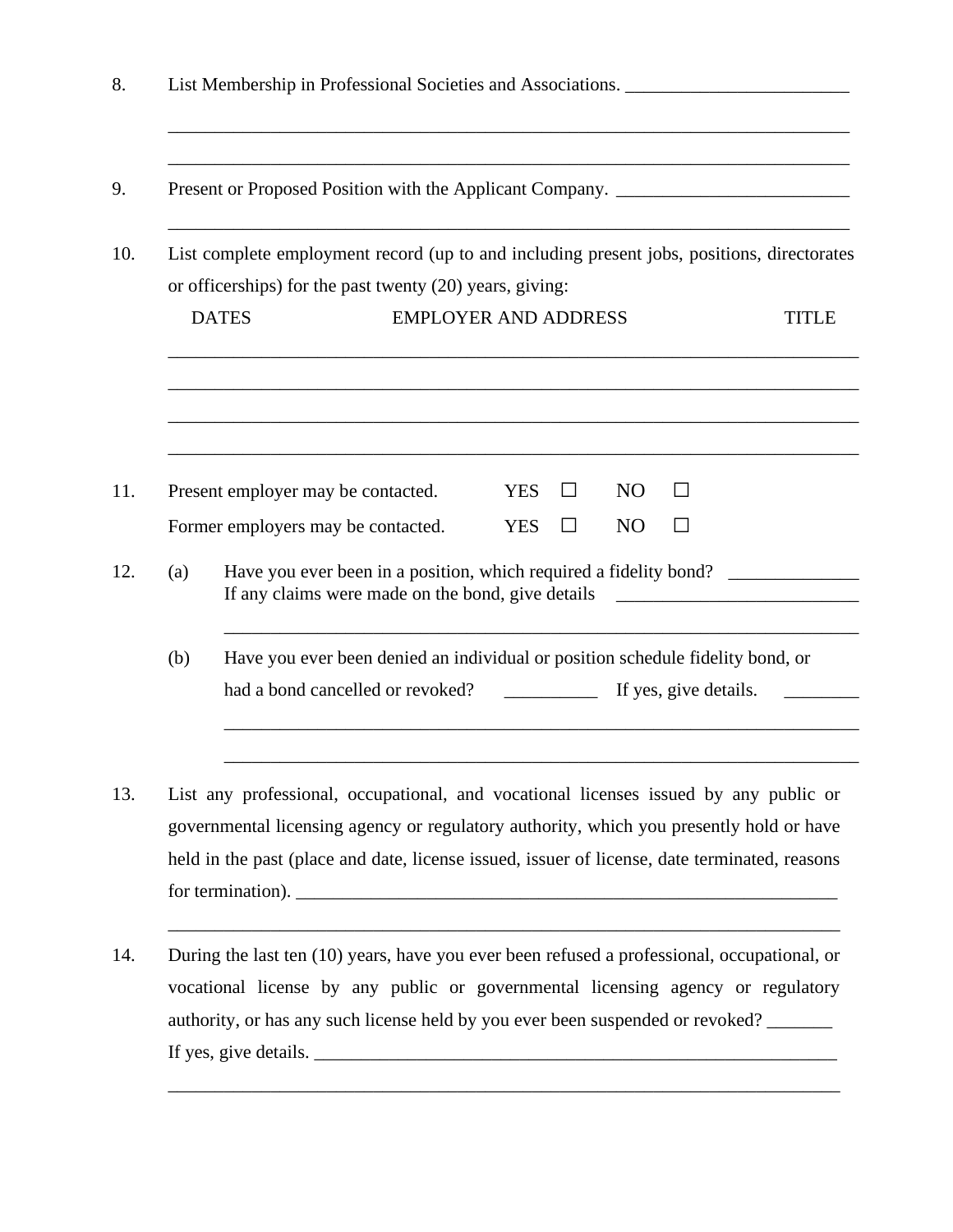15. List any insurers in which you control directly or indirectly or own legally or beneficially 10% or more of the outstanding stock (in voting power).

\_\_\_\_\_\_\_\_\_\_\_\_\_\_\_\_\_\_\_\_\_\_\_\_\_\_\_\_\_\_\_\_\_\_\_\_\_\_\_\_\_\_\_\_\_\_\_\_\_\_\_\_\_\_\_\_\_\_\_\_\_\_\_\_\_\_\_\_\_\_\_\_

\_\_\_\_\_\_\_\_\_\_\_\_\_\_\_\_\_\_\_\_\_\_\_\_\_\_\_\_\_\_\_\_\_\_\_\_\_\_\_\_\_\_\_\_\_\_\_\_\_\_\_\_\_\_\_\_\_\_\_\_\_\_\_\_\_\_\_\_\_\_\_\_

\_\_\_\_\_\_\_\_\_\_\_\_\_\_\_\_\_\_\_\_\_\_\_\_\_\_\_\_\_\_\_\_\_\_\_\_\_\_\_\_\_\_\_\_\_\_\_\_\_\_\_\_\_\_\_\_\_\_\_\_\_\_\_\_\_\_\_\_\_\_\_\_

If any of the stock is pledged or hypothecated in any way, give details.

- 16. Will you or members of your immediate family subscribe to or own, beneficially or of record, shares of stock of the applicant insurance company or its affiliates? If any of the shares of stock are pledged or hypothecated in any way, give details.
- 17. Have you ever filed bankruptcy? If yes give details \_\_\_\_\_\_\_\_\_\_\_\_\_\_\_\_\_\_\_\_\_\_\_\_
- 18. a. Have you ever been convicted or had a sentence imposed or suspended or had pronouncement of a sentence suspended or been pardoned for conviction of or pleaded guilty or nolo contendere to an information or indictment charging any felony, or charging a misdemeanor involving embezzlement, theft, larceny, or mail fraud, or charging a violation of any corporate securities statute or any insurance law, or have proceedings of any federal or state regulatory agency?

If yes, give details.

\_\_\_\_\_\_\_\_\_\_\_\_\_\_\_\_\_\_\_\_\_\_\_\_\_\_\_\_\_\_\_\_\_\_\_\_\_\_\_\_\_\_\_\_\_\_\_\_\_\_\_\_\_\_\_\_\_\_\_\_\_\_\_\_\_\_\_

\_\_\_\_\_\_\_\_\_\_\_\_\_\_\_\_\_\_\_\_\_\_\_\_\_\_\_\_\_\_\_\_\_\_\_\_\_\_\_\_\_\_\_\_\_\_\_\_\_\_\_\_\_\_\_\_\_\_\_\_\_\_\_\_\_\_\_

\_\_\_\_\_\_\_\_\_\_\_\_\_\_\_\_\_\_\_\_\_\_\_\_\_\_\_\_\_\_\_\_\_\_\_\_\_\_\_\_\_\_\_\_\_\_\_\_\_\_\_\_\_\_\_\_\_\_\_\_\_\_\_\_\_\_\_

- b. Has any company been so charged, allegedly as a result of any action or conduct on your part? The same set of the set of the set of the set of the set of the set of the set of the set of the set of the set of the set of the set of the set of the set of the set of the set of the set of the set of the set
- 19. Have you ever been an officer, director, trustee, investment committee member, key employee, or controlling stockholder of any insurer which, while you occupied any such position or capacity with respect to it, became insolvent or was under supervision or in receivership, rehabilitation, liquidation, or conservatorship? If yes, give details.
- 20. Has the certificate of authority or license to do business of any insurance company of which you were an officer or director, or key management person ever been suspended or revoked while you occupied such position? \_\_\_\_\_\_\_\_\_\_\_\_\_\_\_\_\_\_\_\_\_\_\_\_\_\_\_\_\_\_\_\_ (See Rider A) If yes, give details.

\_\_\_\_\_\_\_\_\_\_\_\_\_\_\_\_\_\_\_\_\_\_\_\_\_\_\_\_\_\_\_\_\_\_\_\_\_\_\_\_\_\_\_\_\_\_\_\_\_\_\_\_\_\_\_\_\_\_\_\_\_\_\_\_\_\_\_\_\_\_\_\_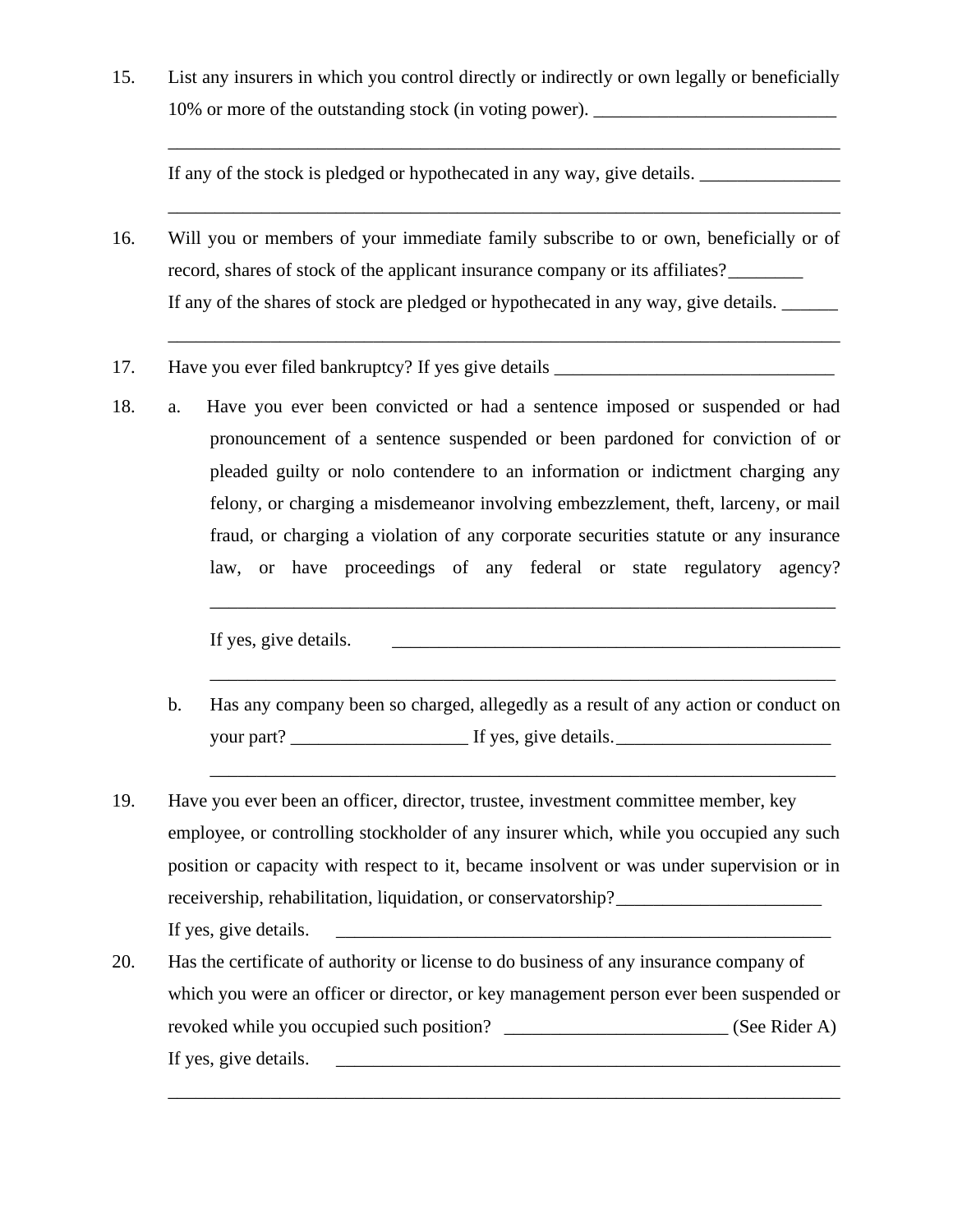Dated and signed this the  $\_\_\_\_day$  of  $\_\_\_\_\_y$ , 20 $\_\_\_\_$  at  $\_\_\_\_\_\_\_\_x$ 

I hereby certify under penalty of perjury that I am acting on my own behalf and that the foregoing statements are true and correct to the best of my knowledge and belief.

(Signature of Affiant)

\_\_\_\_\_\_\_\_\_\_\_\_\_\_\_\_\_\_\_\_\_\_\_\_\_\_\_\_\_\_\_\_\_\_\_\_

| State of  |  |
|-----------|--|
| County of |  |

Personally appeared before me the above named Personally known to me, who, being dully sworn, deposes and says that s/he executed the above instrument and that the statements and answers contained therein are true and correct to the best of her/ his knowledge and belief.

Subscribed and sworn to before me this the  $\qquad \qquad$  day of  $\qquad \qquad$ , 20

(Notary Public)

\_\_\_\_\_\_\_\_\_\_\_\_\_\_\_\_\_\_\_\_\_\_\_\_\_\_\_\_\_\_\_\_\_\_\_\_

(Seal) My commission expires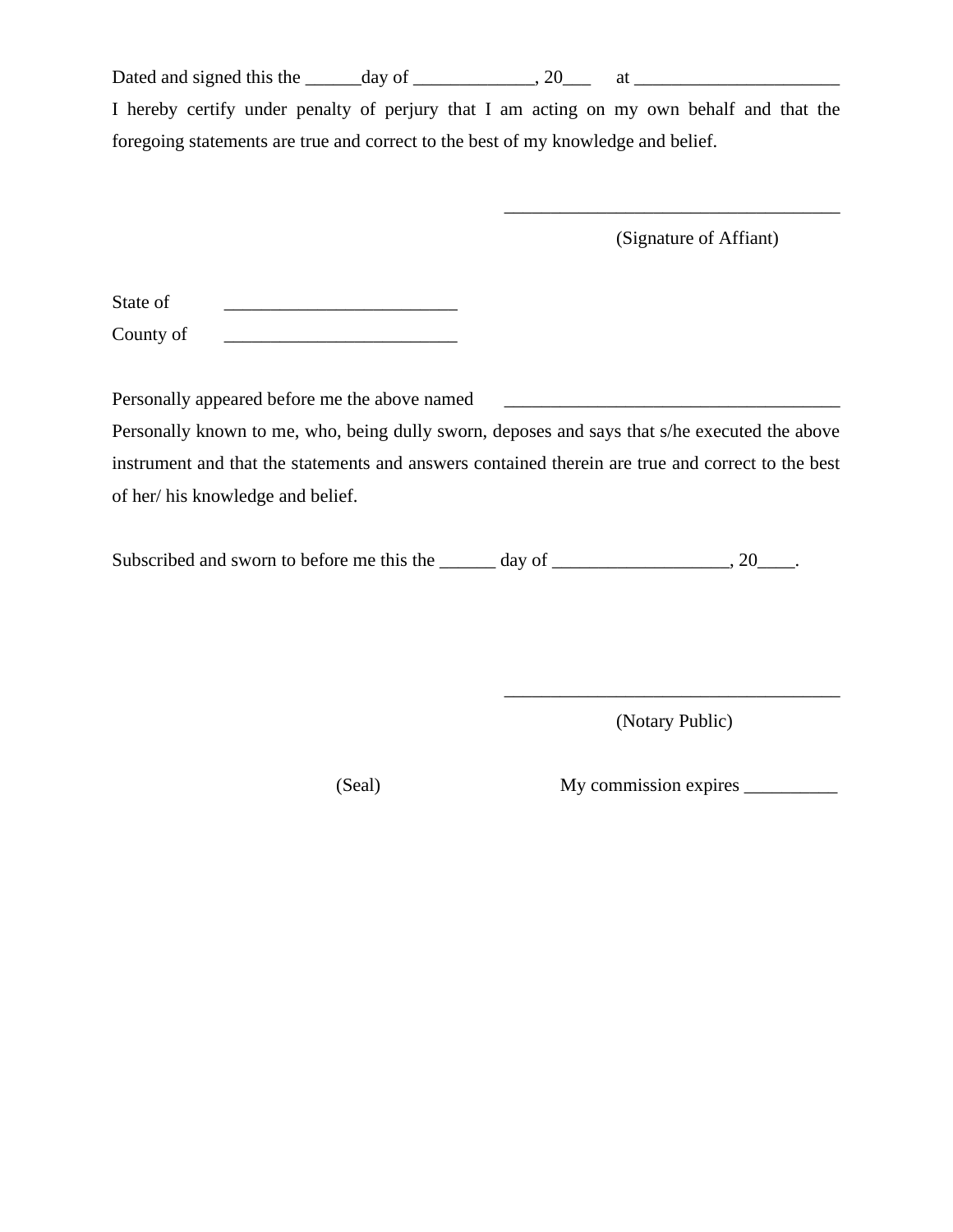**Government of the United States Virgin Islands Office of the Commissioner – Division of Banking, Insurance and Financial Regulation #5049 Kongens Gade, Charlotte Amalie, St. Thomas, V.I. 00802 1131 King Street, Suite 101, Christiansted, V.I. 00820 TEL-340-774-2991 FAX-340-774-5590 TEL-340-773-6459 FAX-340-719-3801**

# *COMPANY CONTACT LIST*

|    | CONTACT PERSON(S) FOR: ______________                   |                                                                                         |
|----|---------------------------------------------------------|-----------------------------------------------------------------------------------------|
|    |                                                         | (Please indicate Company's full legal name)                                             |
| 1. |                                                         | Company's President: (Print name)                                                       |
|    |                                                         |                                                                                         |
|    |                                                         |                                                                                         |
|    |                                                         |                                                                                         |
|    |                                                         |                                                                                         |
|    |                                                         |                                                                                         |
|    |                                                         | Main Administrative Office Address <b>Exercísies Main Administrative Office Address</b> |
|    |                                                         |                                                                                         |
| 2. | <b>Contact Person for Premium Tax Quarterly Filings</b> |                                                                                         |
|    |                                                         |                                                                                         |
|    |                                                         |                                                                                         |
|    |                                                         |                                                                                         |
|    |                                                         |                                                                                         |
| 3. |                                                         | Contact Person for Annual Statement and Audited Financial Report Filing                 |
|    |                                                         |                                                                                         |
|    |                                                         |                                                                                         |
|    |                                                         |                                                                                         |
|    |                                                         |                                                                                         |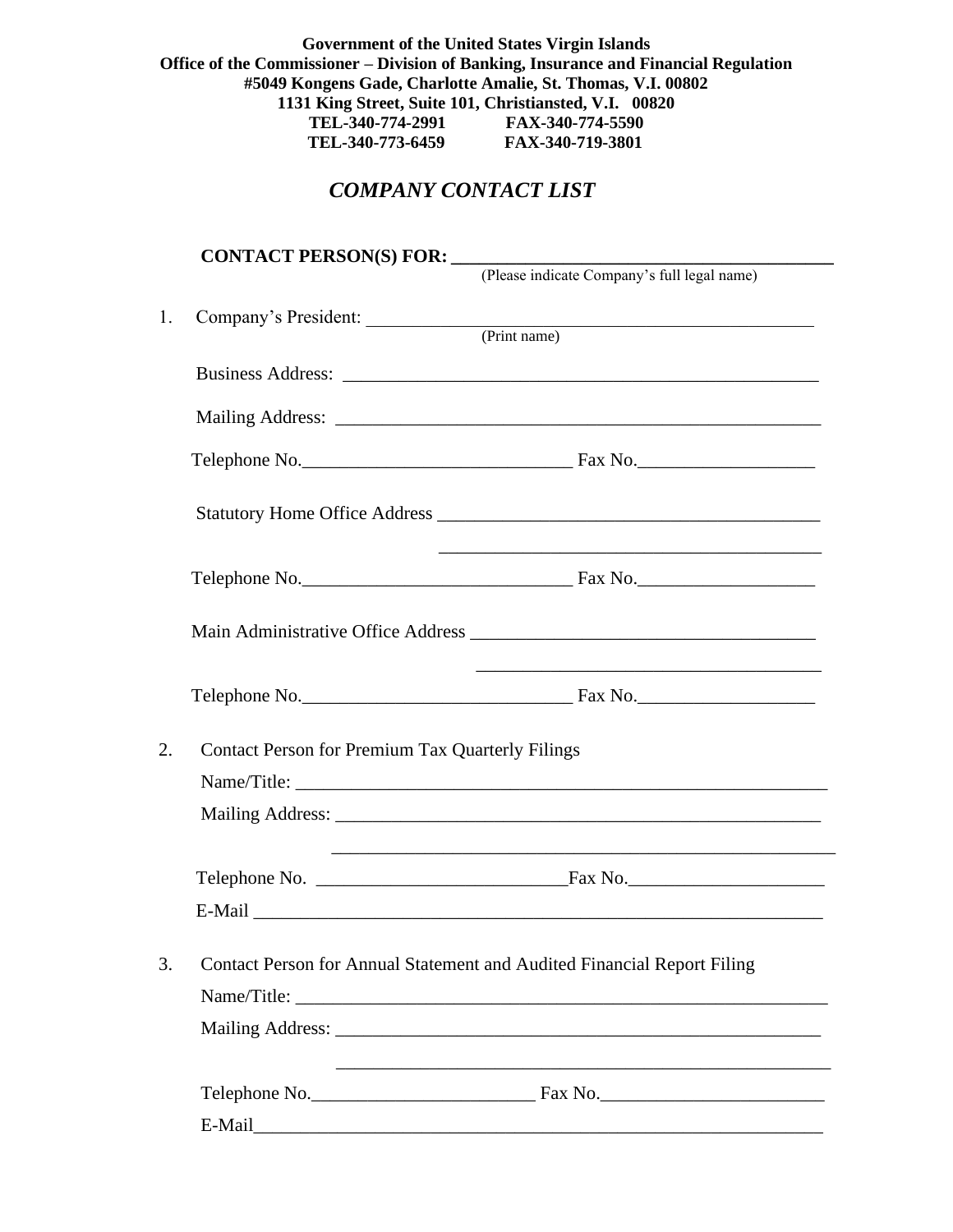|    | Contact Person for Licensure and related filings |             |  |  |  |
|----|--------------------------------------------------|-------------|--|--|--|
|    |                                                  | Name/Title: |  |  |  |
|    |                                                  |             |  |  |  |
|    |                                                  |             |  |  |  |
|    |                                                  |             |  |  |  |
|    |                                                  |             |  |  |  |
| 5. | <b>Contact Person for Policy Forms</b>           |             |  |  |  |
|    |                                                  |             |  |  |  |
|    |                                                  |             |  |  |  |
|    |                                                  |             |  |  |  |
|    |                                                  | E-Mail      |  |  |  |
|    |                                                  |             |  |  |  |
|    |                                                  |             |  |  |  |
|    |                                                  |             |  |  |  |
|    | 6. Contact Person for Consumer Complaints        |             |  |  |  |
|    |                                                  |             |  |  |  |
|    |                                                  |             |  |  |  |
|    |                                                  |             |  |  |  |
|    |                                                  |             |  |  |  |
|    |                                                  |             |  |  |  |
|    |                                                  |             |  |  |  |
|    | 7. Contact Person - Company's Statutory Deposit  |             |  |  |  |
|    |                                                  |             |  |  |  |
|    |                                                  |             |  |  |  |
|    |                                                  |             |  |  |  |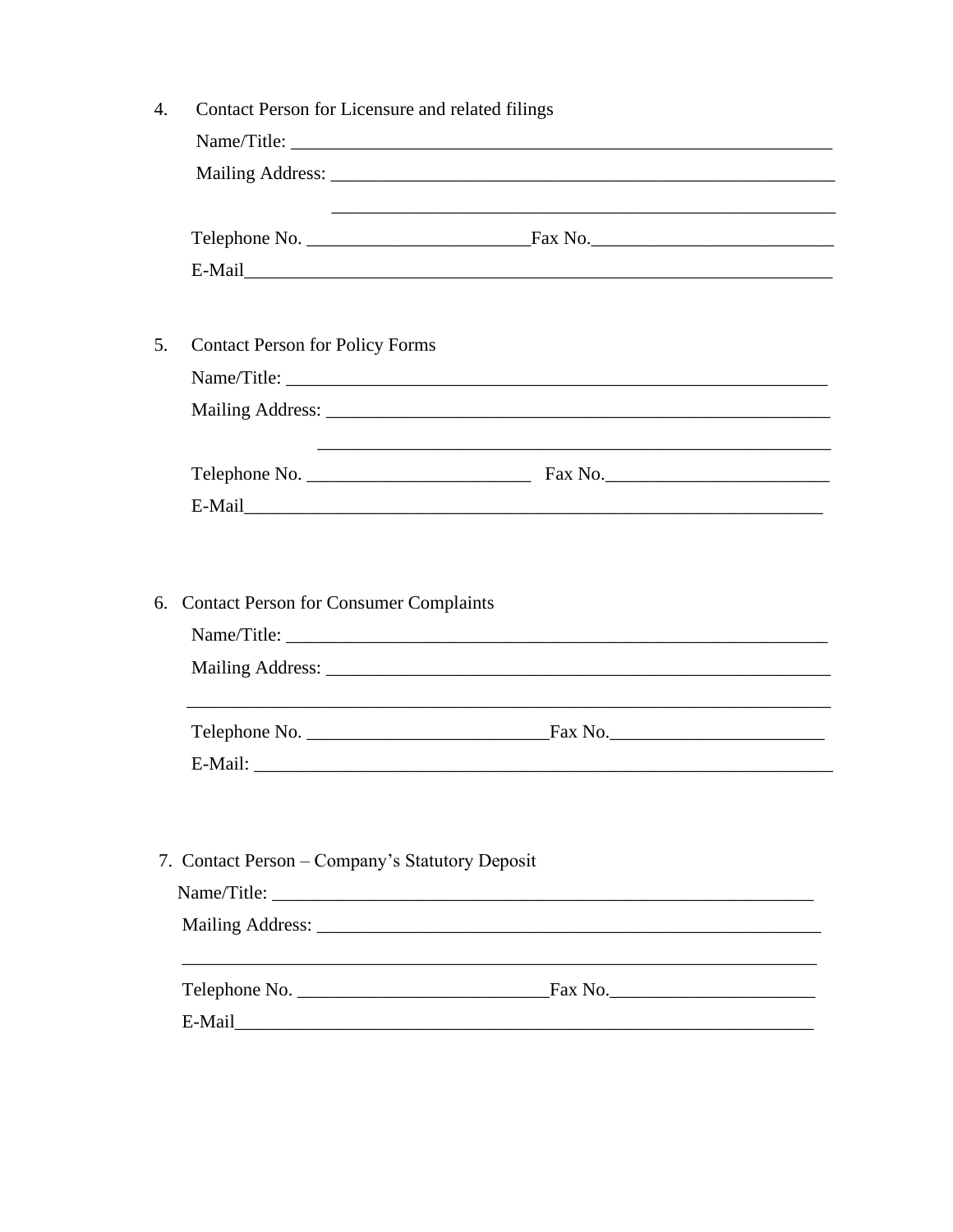8. Authorized Signatory to Appoint and Terminate Producers in the U.S. Virgin Islands

| <b>Print Name</b>                                                                     | <u>Signature</u>                                                                                                                                                                                                              |
|---------------------------------------------------------------------------------------|-------------------------------------------------------------------------------------------------------------------------------------------------------------------------------------------------------------------------------|
|                                                                                       |                                                                                                                                                                                                                               |
|                                                                                       |                                                                                                                                                                                                                               |
| Islands for marketing of products:                                                    | 9. List Name of Producers(s)/Agency currently representing Company in the U.S. Virgin                                                                                                                                         |
|                                                                                       | <u> 1990 - Johann Harry Harry Harry Harry Harry Harry Harry Harry Harry Harry Harry Harry Harry Harry Harry Harry</u>                                                                                                         |
| 10. Contact Person for company's participation in V.I. Guaranty Fund (if applicable): |                                                                                                                                                                                                                               |
|                                                                                       |                                                                                                                                                                                                                               |
|                                                                                       |                                                                                                                                                                                                                               |
|                                                                                       |                                                                                                                                                                                                                               |
|                                                                                       |                                                                                                                                                                                                                               |
| reported on this application.                                                         | <b>IMPORTANT NOTICE:</b> The Company must promptly notify the Division of<br>Banking, Insurance and Financial Regulation of any changes in the information                                                                    |
| PERSON COMPLETING THIS FORM:                                                          |                                                                                                                                                                                                                               |
| Name<br>(Please Print)                                                                | Date has been a series of the series of the series of the series of the series of the series of the series of the series of the series of the series of the series of the series of the series of the series of the series of |
|                                                                                       |                                                                                                                                                                                                                               |
|                                                                                       |                                                                                                                                                                                                                               |

| E-Mail: | NO.<br>$\lceil$ elephone $\lceil$<br>_____ |
|---------|--------------------------------------------|
|---------|--------------------------------------------|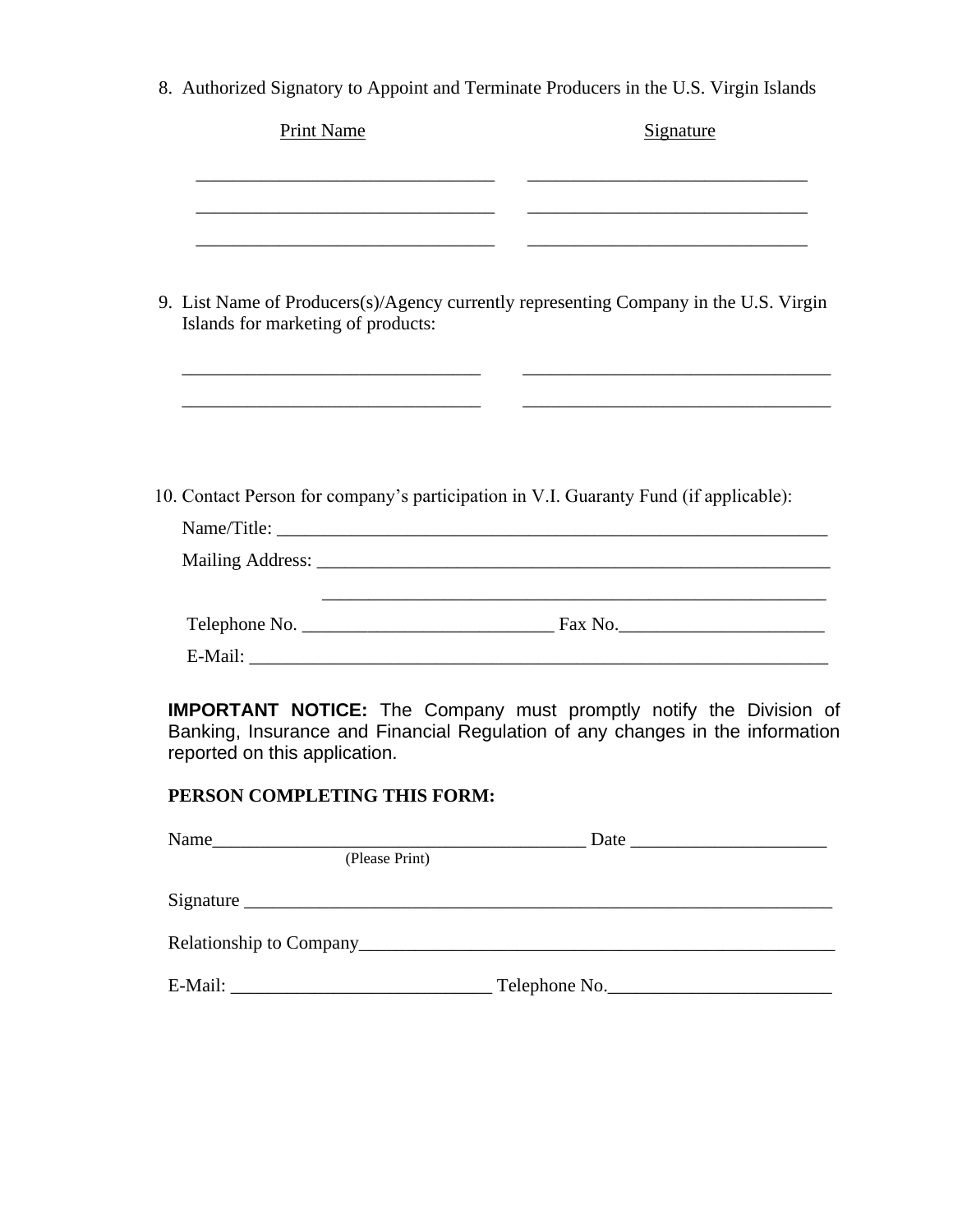#### *APPOINTMENT OF COMMISSIONER OF INSURANCE AS AGENT FOR SERVICE OF PROCESS*

 $\sim$ ײ $\sim$ 

#### *KNOW ALL MEN BY THESE PRESENTS*

That the **Last** 

a foreign corporation, incorporated and organized under the laws of the State of

\_\_\_\_\_\_\_\_\_\_\_\_\_\_\_\_\_\_\_\_\_\_\_\_\_\_\_\_\_\_\_\_\_\_\_\_\_\_, now authorized or having applied for authority to do an insurance business in the Virgin Islands, hereby appoints the Commissioner of Insurance of said Virgin Islands and his successors in office, its true and lawfully ATTORNEY, in and for the Virgin Islands, upon whom all lawful process against said insurer may be served in any action or proceeding in the Virgin Islands, subject to and in accordance with all provisions of the Insurance Laws of said Virgin Islands in force at the time of such service, which shall not be terminated so long as there are in effect any contracts, or liabilities or duties arising out of contracts, which were issued or delivered by such insurer in the said Virgin Islands.

|        | IN WITNESS WHEREOF, The said                                                        |                                      |
|--------|-------------------------------------------------------------------------------------|--------------------------------------|
|        |                                                                                     | in accordance with the resolution of |
|        | its Board of Directors duly passed on the ______ day of _________________, 20       |                                      |
|        | ___, a copy of which is filed herewith, has to these presents affixed its corporate |                                      |
|        | seal, and caused the same to be subscribed and attested by its President and        |                                      |
|        |                                                                                     | in the State of                      |
|        |                                                                                     |                                      |
| on the | day of                                                                              |                                      |

By \_\_\_\_\_\_\_\_\_\_\_\_\_\_\_\_\_\_\_\_\_\_\_\_\_\_\_\_\_\_\_\_\_\_\_\_\_, President

**ATTEST:**

\_\_\_\_\_\_\_\_\_\_\_\_\_\_\_\_\_\_\_\_\_\_\_\_\_\_\_\_\_\_\_\_\_, Secretary STATE OF County of \_\_\_\_\_\_\_\_\_\_\_\_\_\_\_\_\_\_\_\_, To Wit:

|                                                                                                               | a Notary Public in and for the County and State                                                          |
|---------------------------------------------------------------------------------------------------------------|----------------------------------------------------------------------------------------------------------|
|                                                                                                               | personally appeared before me in my said                                                                 |
|                                                                                                               | county, and being by me duly sworn, did depose and say, that they are respectively the President and the |
| Secretary of the Corporation described in writing above, bearing date the __________ day of                   |                                                                                                          |
|                                                                                                               | _______, 20__________, authorized by said corporation to execute and acknowledge                         |
| deeds and other writings of said Corporation, and that the seal affixed to said writing is the Corporate seal |                                                                                                          |
| of said Corporation and that said writing was signed by them in behalf of said Corporation by its authority   |                                                                                                          |
|                                                                                                               | acknowledged the said writing to be the act and                                                          |
| deed of said Corporation.                                                                                     |                                                                                                          |
| Given under my hand and official seal this ____ day of _______________,                                       | 20                                                                                                       |

Notary Public

\_\_\_\_\_\_\_\_\_\_\_\_\_\_\_\_\_\_\_\_\_\_\_\_\_\_\_\_\_\_\_\_\_\_\_\_

**Notary Seal:**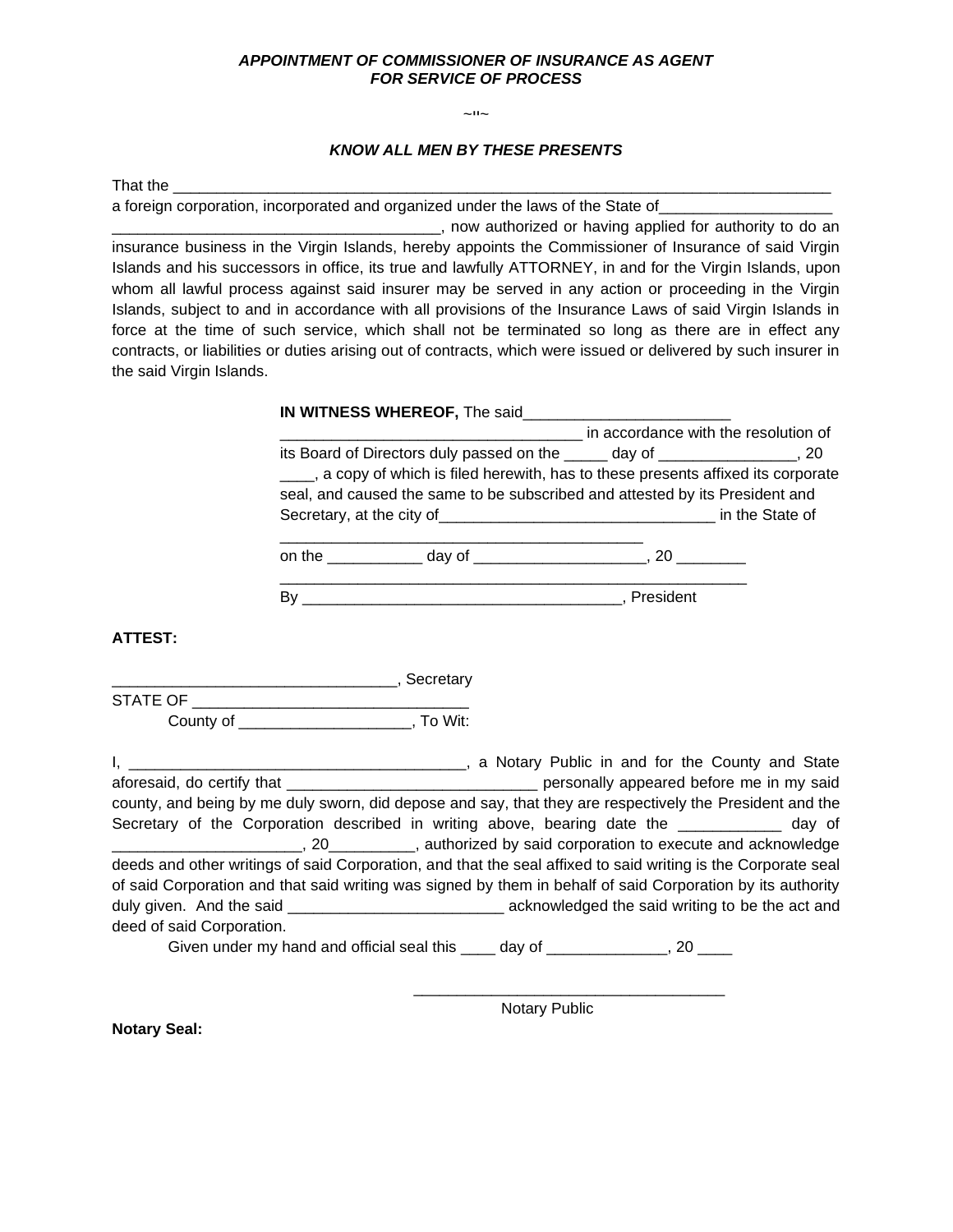### *APPOINTMENT OF AGENT FOR SERVICE OF PROCESS IN ACCORDANCE WITH SECTION 218 (B) OF TITLE 22*

 $\sim$ ײ $\sim$ 

#### *KNOW ALL MEN BY THESE PRESENTS*

|                 | a foreign corporation, incorporated and organized under the laws of the State of ______          |
|-----------------|--------------------------------------------------------------------------------------------------|
|                 | now authorized or having applied for                                                             |
|                 | authority to do insurance business in the Virgin Islands of the United States, hereby            |
|                 |                                                                                                  |
| (Name of Agent) | (City)                                                                                           |
|                 | its true and lawful Attorney in and for the Virgin Islands upon whom all lawful process against  |
|                 | said insurer may be served in an action or proceeding in the Virgin Islands, subject to and in   |
|                 | accordance with all the provisions of the Insurance Laws of the Virgin Islands in force at the   |
|                 | time of such service, which appointment shall remain in full force and effect until such time as |
|                 | the agent's authority shall have been revoked by a notice in writing duly served upon the        |
|                 | agent and filed in the Office of the Insurance Commissioner of the Virgin Islands.               |
|                 | IN WITNESS WHEREOF, The said                                                                     |
|                 | ________ pursuant to authority<br>(Company)                                                      |
|                 |                                                                                                  |
|                 | has to these presents affixed its corporate seal, and                                            |
|                 | caused the same to be subscribed and attested by                                                 |
|                 | its in the set<br>(give titles of authorized officers)                                           |
|                 |                                                                                                  |
|                 | at the City of __________________________ in the                                                 |
|                 |                                                                                                  |
|                 | of $\qquad \qquad \qquad .20$                                                                    |
|                 |                                                                                                  |

*(Company)*

*(Signature and Titles of Officers)*

\_\_\_\_\_\_\_\_\_\_\_\_\_\_\_\_\_\_\_\_\_\_\_\_\_\_\_\_\_\_\_\_\_\_\_\_\_\_\_\_\_\_

\_\_\_\_\_\_\_\_\_\_\_\_\_\_\_\_\_\_\_\_\_\_\_\_\_\_\_\_\_\_\_\_\_\_\_\_\_\_\_\_\_\_

*ATTEST:*

**\_\_\_\_\_\_\_\_\_\_\_\_\_\_\_\_\_\_\_\_\_\_\_\_\_\_\_\_\_\_\_\_\_\_\_\_\_\_\_** *(Signature and Title of Officer)*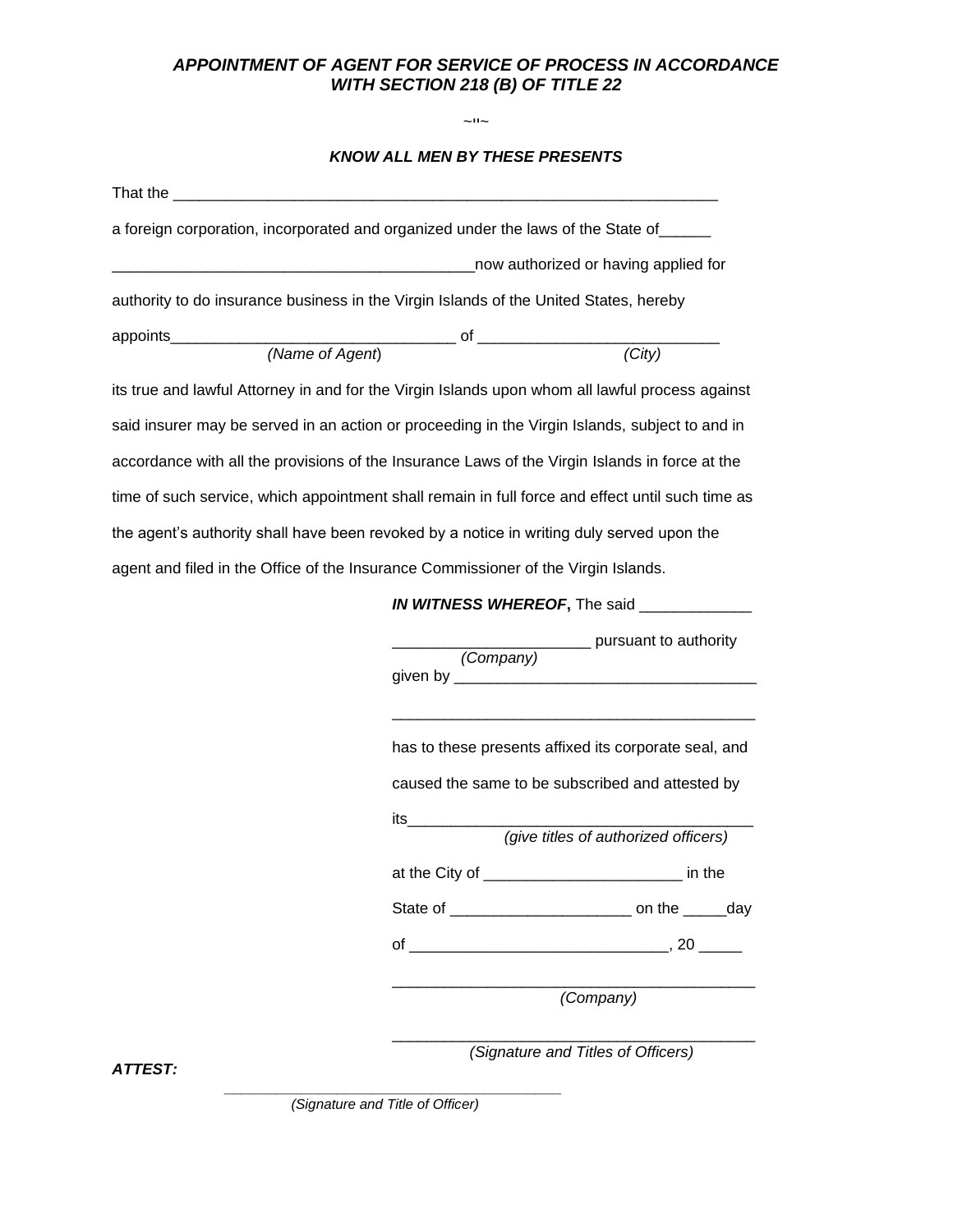# *CONSENT OF AGENT FOR SERVICE OF PROCESS*

|                                                                                         | ᆡᆡᆺ                                                                                 |
|-----------------------------------------------------------------------------------------|-------------------------------------------------------------------------------------|
| This writing witnessed that the undersigned of _______________                          |                                                                                     |
| Virgin Islands of the United States, having been designated by the ______________       | (City)<br>(Name of Company)                                                         |
| as agent of the said company upon whom services in the Courts of the Virgin Islands, do |                                                                                     |
| hereby consent to act as such agent, and that service of process may be made upon me    |                                                                                     |
| in accordance with Title 22 of the Virgin Islands Code.                                 |                                                                                     |
|                                                                                         | <b>IN WITNESS WHEREOF, I</b> have hereunto set my signature this __________day of   |
| $\overbrace{20}$ .                                                                      |                                                                                     |
|                                                                                         |                                                                                     |
|                                                                                         | (Print Agent's Name)                                                                |
|                                                                                         | (Signature of Agent)                                                                |
|                                                                                         | (Agent's Physical Address)                                                          |
|                                                                                         | (Agent's Contact Number)                                                            |
|                                                                                         | Subscribed and sworn to before me this _______________________day of _____________, |
|                                                                                         |                                                                                     |
|                                                                                         |                                                                                     |

*(Notary Public)*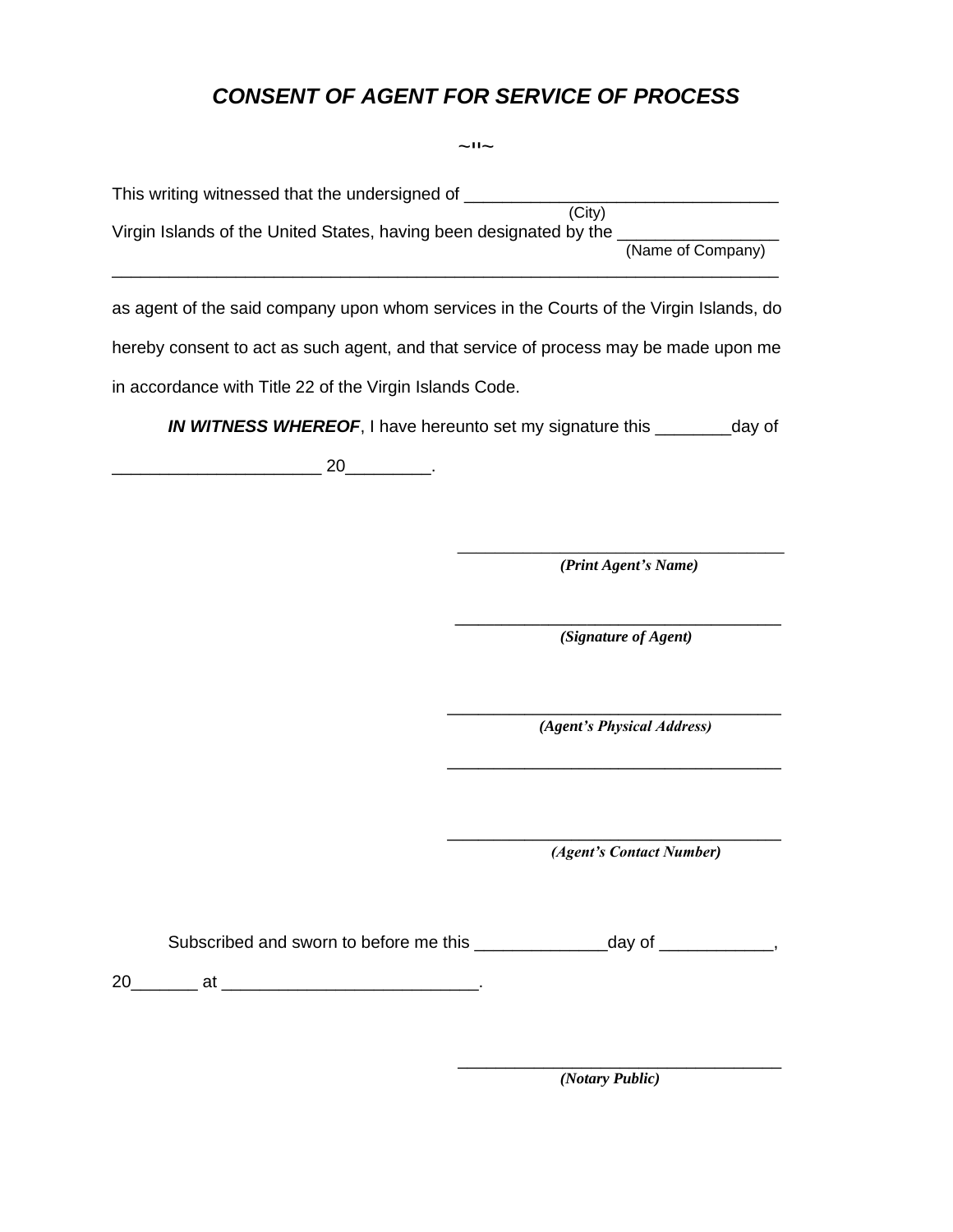**Government of the United States Virgin Islands Office of the Commissioner – Division of Banking, Insurance and Financial Regulation #5049 Kongens Gade, Charlotte Amalie, St. Thomas, V.I. 00802 1131 King Street, Suite 101, Christiansted, V.I. 00820 TEL-340-774-2991 FAX-340-774-5590 TEL-340-773-6459 FAX-340-719-3801**

# **Appointment of Producer**

**Pursuant to Title 22, Section 758, of the Virgin Islands code, the undersigned insurance company hereby applies for authorization for:**

**\_\_\_\_\_\_\_\_\_\_\_\_\_\_\_\_\_\_\_\_\_\_\_\_\_\_\_\_\_\_\_\_\_\_\_\_\_\_\_\_\_\_\_\_\_\_\_\_\_\_\_\_\_\_\_\_\_\_\_\_\_\_\_\_\_** *(Name of Producer*

**\_\_\_\_\_\_\_\_\_\_\_\_\_\_\_\_\_\_\_\_\_\_\_\_\_\_\_\_\_\_\_\_\_\_\_\_\_\_\_\_\_\_\_\_\_\_\_\_\_\_\_\_\_\_\_\_\_\_\_\_\_\_\_\_** (*Business Address of Producer/Agency. Post Office Box not accepted*)

**\_\_\_\_\_\_\_\_\_\_\_\_\_\_\_\_\_\_\_\_\_\_\_\_\_\_\_\_\_\_\_\_\_\_\_\_\_\_\_\_\_\_\_\_\_\_\_\_\_\_\_\_\_\_\_\_\_\_\_\_\_\_\_\_\_** (*Kinds of Insurance Producer/Agency will write*)

**The above Producer is hereby authorized to solicit, accept applications, write, issue, deliver and place policies or contracts of direct insurance upon risks located within the Virgin Islands, effective \_\_\_\_\_\_\_\_\_\_\_ 20\_\_\_\_\_ and expiring on \_\_\_\_\_\_\_\_\_\_\_ 20\_\_\_\_\_.** 

**\_\_\_\_\_\_\_\_\_\_\_\_\_\_\_\_\_\_\_\_\_\_\_\_\_\_\_\_\_\_\_\_\_\_\_\_\_\_\_\_\_\_\_\_\_\_\_\_\_\_\_\_\_\_\_\_\_\_\_\_\_\_\_\_\_\_\_\_\_\_\_\_** *(Please print full legal name of Insurance Company)*

**\_\_\_\_\_\_\_\_\_\_\_\_\_\_\_\_\_\_\_\_\_\_\_\_\_\_\_\_\_\_\_\_\_\_\_\_\_\_\_\_\_\_\_\_\_\_\_\_\_\_\_\_\_\_\_\_\_\_\_\_\_\_\_\_\_\_\_\_\_\_\_\_** *(To be signed by an authorized signatory designated to appoint and/or terminate Producers in the United States Virgin Islands)*

**\_\_\_\_\_\_\_\_\_\_\_\_\_\_\_\_\_\_\_\_\_\_\_\_\_\_\_\_\_\_\_\_\_\_\_\_\_\_\_\_\_\_\_\_\_\_\_\_\_\_\_\_\_\_\_\_\_\_\_\_\_\_\_\_\_\_\_\_\_\_\_\_** (*Print Name*)

#### **\_\_\_\_\_\_\_\_\_\_\_\_\_\_\_\_\_\_\_\_\_\_\_\_\_\_\_\_\_\_\_\_\_\_\_\_\_\_\_\_\_\_\_\_\_\_\_\_\_\_\_\_\_\_\_\_\_\_\_\_\_\_\_\_\_ (DO NOT WRITE BELOW THIS LINE)**

*This document is hereby approved and filed in the Office of the Commissioner of Insurance,*

 *\_\_\_\_\_\_\_\_\_\_\_\_\_\_\_\_\_\_\_\_\_\_\_\_\_\_\_\_\_\_\_\_\_\_\_\_ \_\_\_\_\_\_\_\_\_\_\_\_\_\_\_\_\_\_\_*

 *Commissioner of Insurance Date*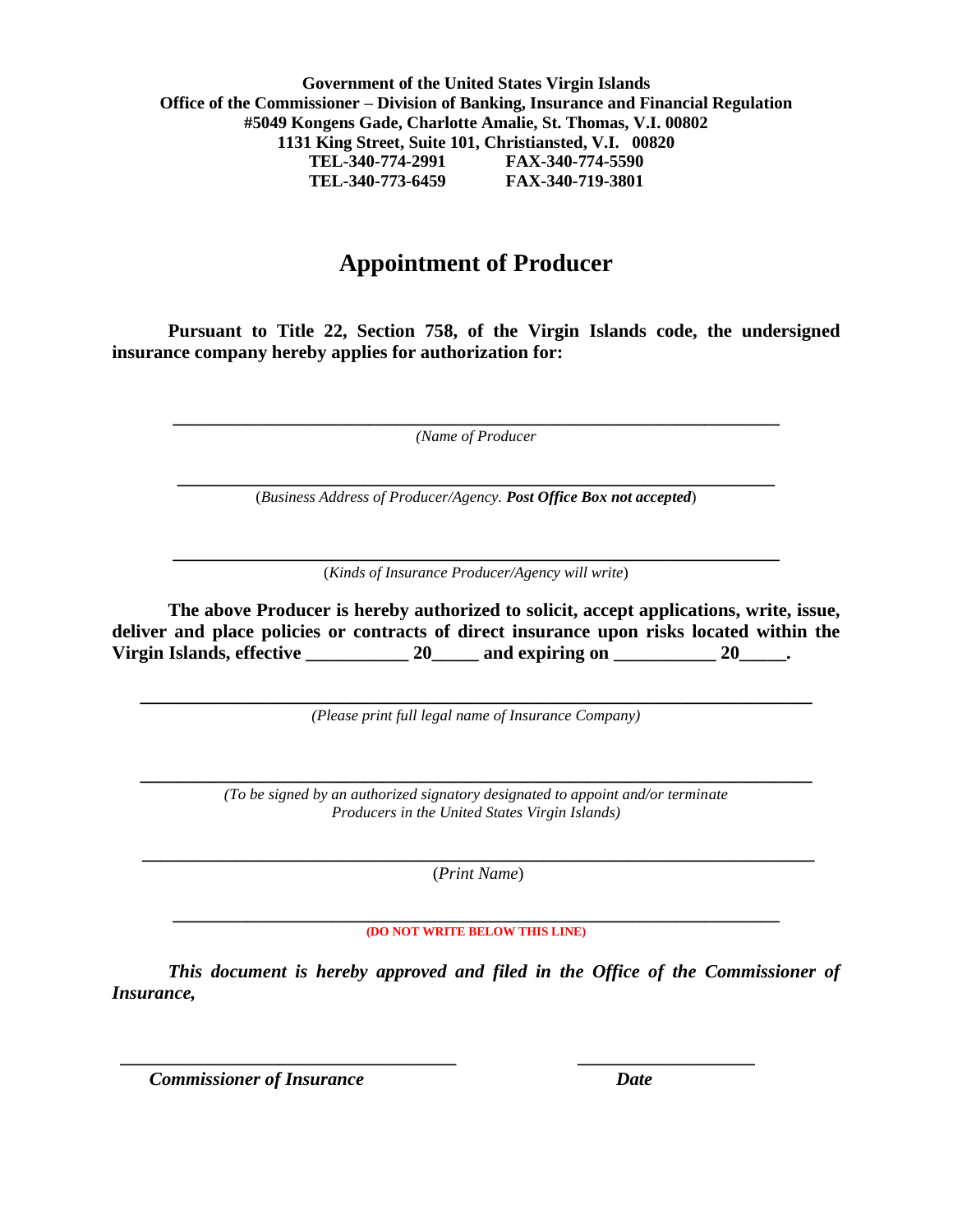### *STATEMENT OF AGREEMENT TO SERVE AS INSURANCE PRODUCER*

**Pursuant to Title 22, Section 758, of the Virgin Islands Code, I hereby agree** 

**to serve as producer \_\_\_\_\_\_\_\_\_\_\_\_\_\_\_\_\_\_\_\_\_\_\_\_\_\_\_\_\_\_\_\_\_\_\_\_\_\_\_\_\_\_\_\_\_\_\_\_\_\_\_\_\_\_ of**

 *(Please print full legal name of Insurance Company)*

**\_\_\_\_\_\_\_\_\_\_\_\_\_\_\_\_\_\_\_\_\_\_\_\_\_\_\_\_\_\_\_\_\_\_\_\_\_\_\_\_\_ in and for the Virgin Islands of the**   *(Company's State of Domicile)*

**United States, and further agree that I will not rebate any part of the premium or commission or offer any valuable consideration as an inducement to take insurance other than that clearly expressed in the policy.** 

**Further, I shall keep at my address as shown on my license, during all business hours a complete record of all transactions to include applications for and policies of insurance placed by or through me pursuant to Title 22, Section 781, of the Virgin Islands Code, and will not sign any policies in blank to be issued outside my office.** 

> **\_\_\_\_\_\_\_\_\_\_\_\_\_\_\_\_\_\_\_\_\_\_\_\_\_\_\_\_\_\_\_\_\_\_\_\_\_\_\_** *Signature of Producer/Agency's Authorized Signatory*

Subscribed and sworn to before me this day of \_\_\_\_\_\_\_\_\_\_\_\_\_\_\_\_\_,

**\_\_\_\_\_\_\_\_\_\_\_\_\_\_\_\_\_\_\_\_\_\_\_\_\_\_\_\_\_\_\_\_\_\_\_\_\_\_\_\_\_\_\_\_\_\_\_\_\_\_\_\_\_\_\_\_\_\_\_\_\_\_\_\_\_\_\_\_\_\_\_**

 $20$  at

**\_\_\_\_\_\_\_\_\_\_\_\_\_\_\_\_\_\_\_\_\_\_\_\_\_\_\_\_\_\_\_\_\_\_\_\_\_\_\_\_\_\_\_\_ (Notary Public)**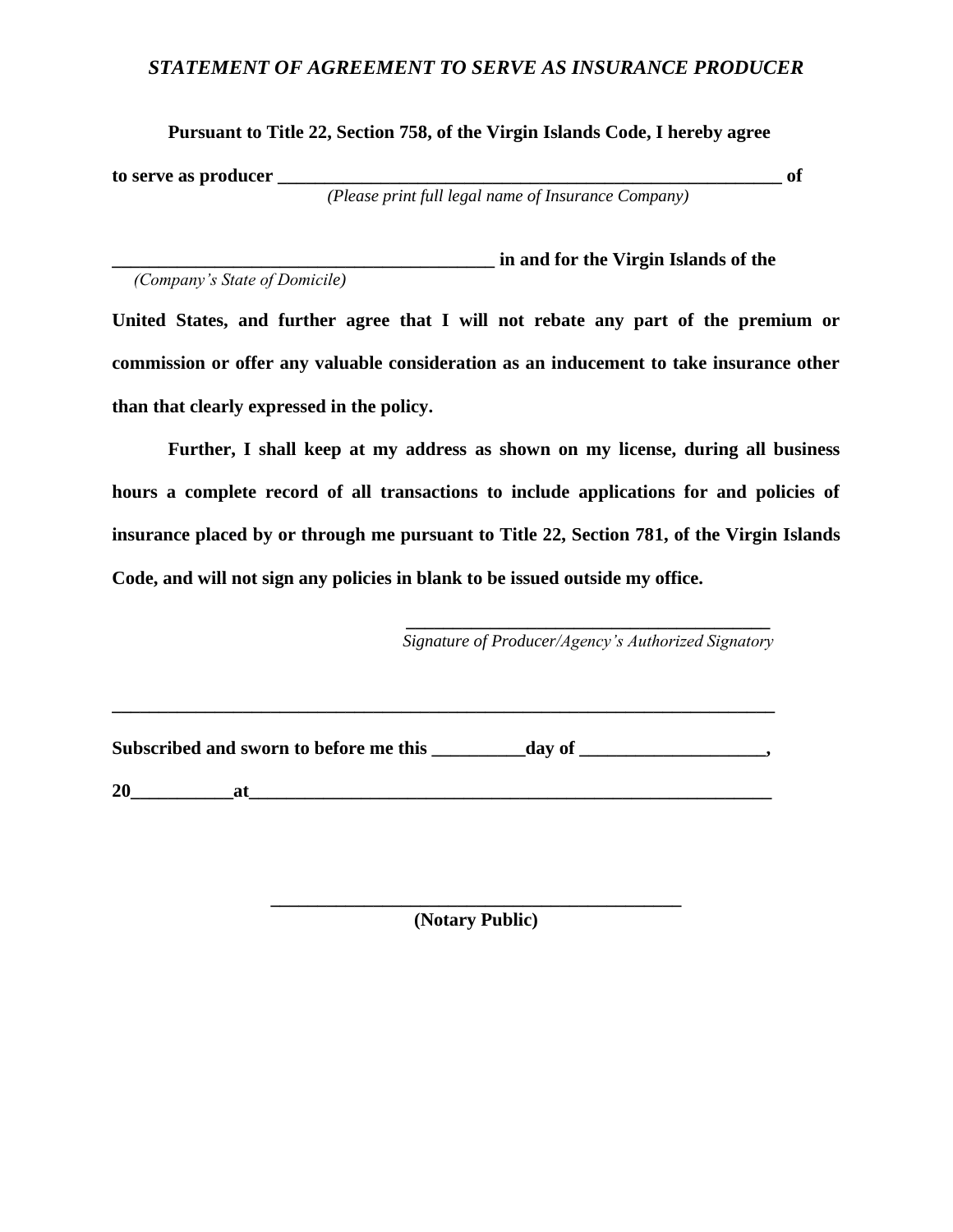#### **DEPOSITORY AGREEMENT**

THIS AGREEMENT made in triplicate between the Lieutenant Governor of the Virgin Islands as the Commissioner of Insurance (the "Commissioner") and the (the "Bank) and the  $\overline{\phantom{a}}$ (the "Depositor" or "Insurance Company").

WHEREAS Section 207(a) of Title 22 Virgin Islands Code provides that all foreign and alien insurers shall file with the Commissioner of Insurance as a condition of doing business in the U.S. Virgin Islands, and for the protection of policyholders in the U.S. Virgin Islands, the sum of not less than **Five Hundred Thousand Dollars (\$500,000)**, which may be in the form of a financial guarantee bond, certificate of deposit, letter of credit or U.S. Treasury Notes; and

WHEREAS the Depositor, an insurance company, organized under the laws of \_\_\_\_\_\_\_\_\_\_\_\_\_\_\_\_\_\_ has applied for a certificate of authority to transact the business of insurance upon risks in the U.S. Virgin Islands.

NOW THEREFORE, the parties agree as follows:

1. The Depositor has deposited with the Bank the securities listed and described on **Exhibit "A"** attached hereto and made a part of this Agreement, which Exhibit shall be amended and kept current during the term hereof so as to record all changes in the list of securities deposited pursuant to this Agreement. The purpose of such deposit is to protect the Depositor's policyholders in the U.S. Virgin Islands, and the deposit shall be held in trust for that purpose and in the manner and under the conditions described in paragraph 2 hereof to satisfy all judgments, decrees, or orders given, made or rendered against the Depositor by any court of the U.S. Virgin Islands for the payment of money.

2. The Bank hereby acknowledges and certifies that it has received from the Depositor for deposit with and safekeeping by the Bank, the securities listed and described on Exhibit "A". The Bank upon written order of the Commissioner, where a judgment or decree has been given, made or rendered against the Depositor by the Court of the U.S. Virgin Islands for payment of money and said judgment, decree or order has become final, and a period of thirty (30) days has elapsed shall turn over to the Commissioner such securities as he shall designate for the purpose of paying to the successful party in the action, suit or proceeding the amount of said judgment, decree or order. Notwithstanding anything contained herein, the Bank shall be obligated to turn over the securities upon the written order of the Commissioner and that the Bank shall in no event be liable to any party hereto, or to any other party whenever it shall act in accordance with any such written order.

3. Withdrawal, substitution or exchange of the securities deposited pursuant to this Agreement may be made only upon the prior order or approval of the Commissioner.

4. The Depositor agrees that it will keep on deposit with the Bank at all times securities of a fair market value of at least **\$500,000.**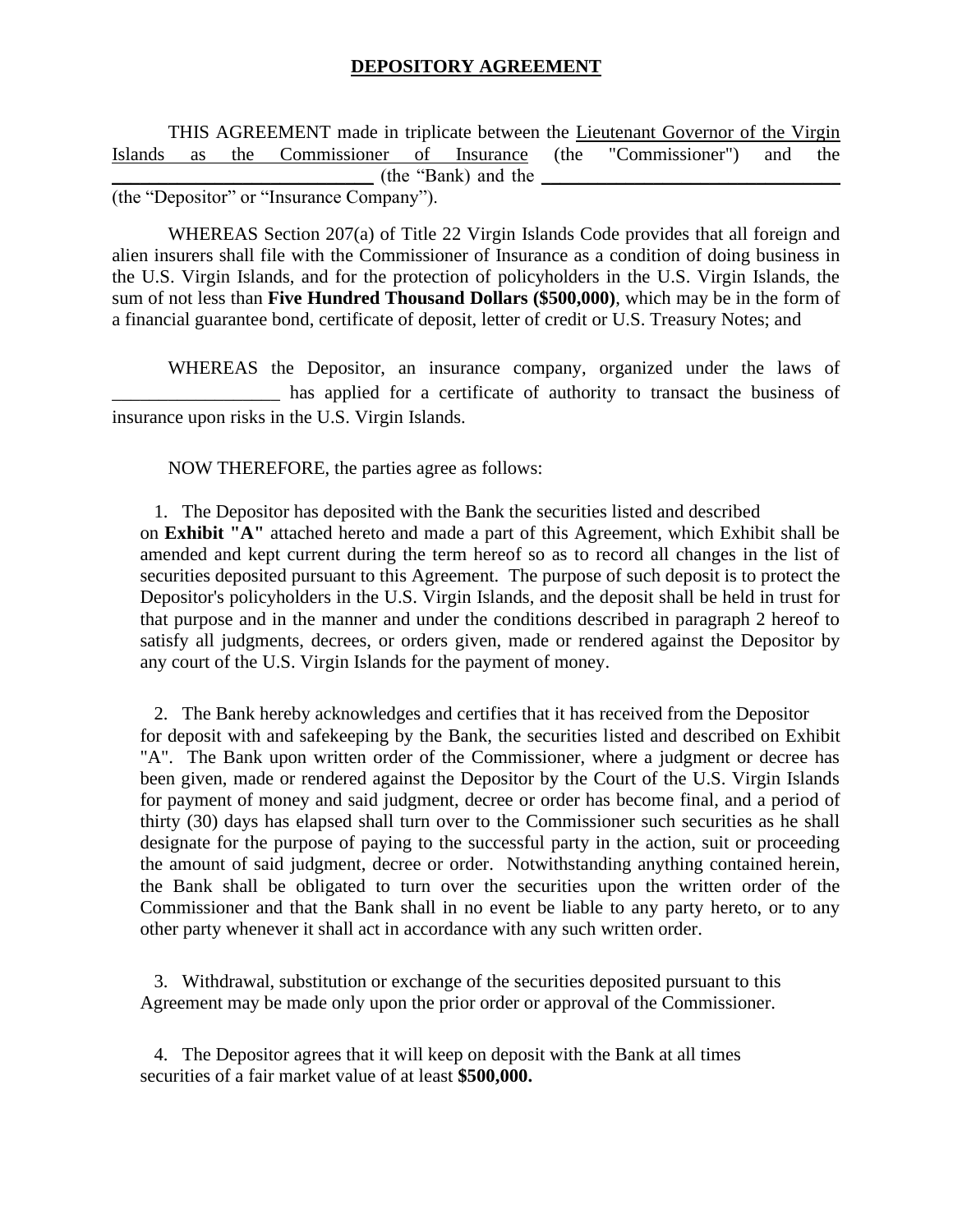**Depository Agreement Page 2**

5. Any interest or dividends accruing to any securities deposited in accordance with this Agreement shall accrue to that account of the Depositor. If the securities deposited hereunder carry interest coupons, such coupons shall be delivered directly to the Depositor by the Bank in accordance with whatever agreement is entered into by them.

6. The Depositor shall bear all costs, including any fees charged by the Bank incident to this agreement, and the Government of the U.S. Virgin Islands, its officers, agents and employees, including the Commissioner, shall in no way be liable for any such costs or fees; provided, however, that this agreement may be terminated by the bank upon thirty (30) days notice to the Commissioner and Depositor if all such costs and fees are not paid.

7. It is specifically understood and agreed that the Commissioner is authorized to sell the whole or part of the securities deposited hereunder or any substitutes therefor or additions thereto at any broker's board or at public or private sale, at his option, without advertisement or notice to the Depositor and to use the proceeds thereof for the purposes of effectuating the objectives of this Agreement.

8. The term of this Agreement shall commence on the effective date of the initial Certificate of Authority issued to the Insurance Company and shall continue in force and effect until the conditions for release or withdrawal of the securities deposited or filed have been satisfied or met in accordance with Sections 207(c) and 709 of Title 22 Virgin Islands Code.

IN WITNESS WHEREOF the parties have executed this Agreement on the dates indicated opposite their names.

Dated: \_\_\_\_\_\_\_\_\_\_\_\_\_\_\_\_\_\_ **Government of the U.S. Virgin Islands**

Witnesses: By:

 $\frac{1}{\sqrt{2}}$  ,  $\frac{1}{\sqrt{2}}$  ,  $\frac{1}{\sqrt{2}}$  ,  $\frac{1}{\sqrt{2}}$  ,  $\frac{1}{\sqrt{2}}$  ,  $\frac{1}{\sqrt{2}}$  ,  $\frac{1}{\sqrt{2}}$  ,  $\frac{1}{\sqrt{2}}$  ,  $\frac{1}{\sqrt{2}}$  ,  $\frac{1}{\sqrt{2}}$  ,  $\frac{1}{\sqrt{2}}$  ,  $\frac{1}{\sqrt{2}}$  ,  $\frac{1}{\sqrt{2}}$  ,  $\frac{1}{\sqrt{2}}$  ,  $\frac{1}{\sqrt{2}}$ 

Lieutenant Governor Commissioner of insurance

Before me, the undersigned Notary, personally appeared on this on this day of the subscribed to  $\lambda$ , 20 and however to be the person whose name is subscribed to the within instrument and acknowledged to me that he executed the same for the purpose therein contained.

IN WITNESS WHEREOF I have hereunto affixed my hand and official seal.

**Notary Public**

\_\_\_\_\_\_\_\_\_\_\_\_\_\_\_\_\_\_\_\_\_\_\_\_\_\_\_\_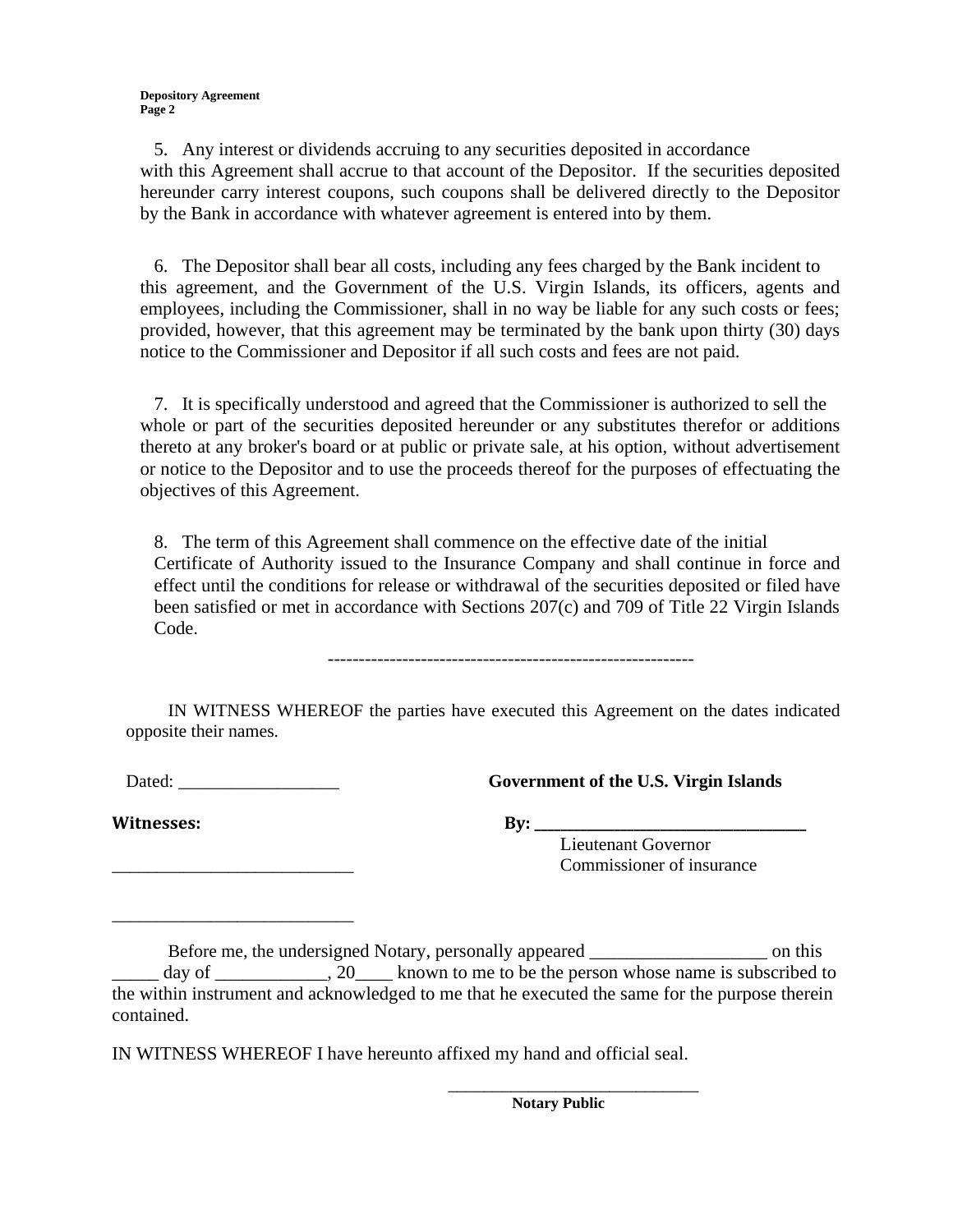**Depository Agreement Page 3**

|                                                                                                                                                                                                                                                                                                                                                                                                | <b>Bank</b>                                                                                                                                                                           |  |
|------------------------------------------------------------------------------------------------------------------------------------------------------------------------------------------------------------------------------------------------------------------------------------------------------------------------------------------------------------------------------------------------|---------------------------------------------------------------------------------------------------------------------------------------------------------------------------------------|--|
|                                                                                                                                                                                                                                                                                                                                                                                                |                                                                                                                                                                                       |  |
| Witnesses:                                                                                                                                                                                                                                                                                                                                                                                     | $\text{By:}\_$                                                                                                                                                                        |  |
|                                                                                                                                                                                                                                                                                                                                                                                                |                                                                                                                                                                                       |  |
|                                                                                                                                                                                                                                                                                                                                                                                                |                                                                                                                                                                                       |  |
| $\begin{picture}(150,10) \put(0,0){\dashbox{0.5}(10,0){ }} \put(150,0){\circle{10}} \put(150,0){\circle{10}} \put(150,0){\circle{10}} \put(150,0){\circle{10}} \put(150,0){\circle{10}} \put(150,0){\circle{10}} \put(150,0){\circle{10}} \put(150,0){\circle{10}} \put(150,0){\circle{10}} \put(150,0){\circle{10}} \put(150,0){\circle{10}} \put(150,0){\circle{10}} \put(150,$<br>COUNTY OF | $\sum$ ss:                                                                                                                                                                            |  |
|                                                                                                                                                                                                                                                                                                                                                                                                | Before me, the undersigned Notary, personally appeared ________________________ on this _____                                                                                         |  |
|                                                                                                                                                                                                                                                                                                                                                                                                | day of _______, 20___ who acknowledged himself/herself to be the _________________ of                                                                                                 |  |
|                                                                                                                                                                                                                                                                                                                                                                                                | being authorized so to do, executed the within instruments for the purposes therein contained by<br>signing the name of the corporation by himself/herself as ______________________. |  |
|                                                                                                                                                                                                                                                                                                                                                                                                | IN WITNESS WHEREOF I have hereunto affixed my hand and official seal.                                                                                                                 |  |
|                                                                                                                                                                                                                                                                                                                                                                                                | <b>Notary Public</b>                                                                                                                                                                  |  |
|                                                                                                                                                                                                                                                                                                                                                                                                |                                                                                                                                                                                       |  |
|                                                                                                                                                                                                                                                                                                                                                                                                | <b>Insurance Company</b>                                                                                                                                                              |  |
| <b>Witnesses:</b>                                                                                                                                                                                                                                                                                                                                                                              |                                                                                                                                                                                       |  |
|                                                                                                                                                                                                                                                                                                                                                                                                |                                                                                                                                                                                       |  |
|                                                                                                                                                                                                                                                                                                                                                                                                |                                                                                                                                                                                       |  |
| $\begin{picture}(150,10) \put(0,0){\vector(1,0){100}} \put(15,0){\vector(1,0){100}} \put(15,0){\vector(1,0){100}} \put(15,0){\vector(1,0){100}} \put(15,0){\vector(1,0){100}} \put(15,0){\vector(1,0){100}} \put(15,0){\vector(1,0){100}} \put(15,0){\vector(1,0){100}} \put(15,0){\vector(1,0){100}} \put(15,0){\vector(1,0){100}} \put(15,0){\vector(1,0){100}}$                             |                                                                                                                                                                                       |  |
|                                                                                                                                                                                                                                                                                                                                                                                                | ss:                                                                                                                                                                                   |  |
|                                                                                                                                                                                                                                                                                                                                                                                                |                                                                                                                                                                                       |  |
|                                                                                                                                                                                                                                                                                                                                                                                                | Before me, the undersigned Notary, personally appeared___________________________ on this _________                                                                                   |  |
|                                                                                                                                                                                                                                                                                                                                                                                                | day of _______, 20___ who acknowledged himself/herself to be the ________________ of                                                                                                  |  |
|                                                                                                                                                                                                                                                                                                                                                                                                | being authorized so to do, executed the within instruments for the purposes therein contained by<br>signing the name of the corporation by himself/herself as ______________________. |  |

IN WITNESS WHEREOF I have hereunto affixed my hand and official seal.

 $\overline{\phantom{a}}$  , and the contract of the contract of the contract of the contract of the contract of the contract of the contract of the contract of the contract of the contract of the contract of the contract of the contrac

 **Notary Public**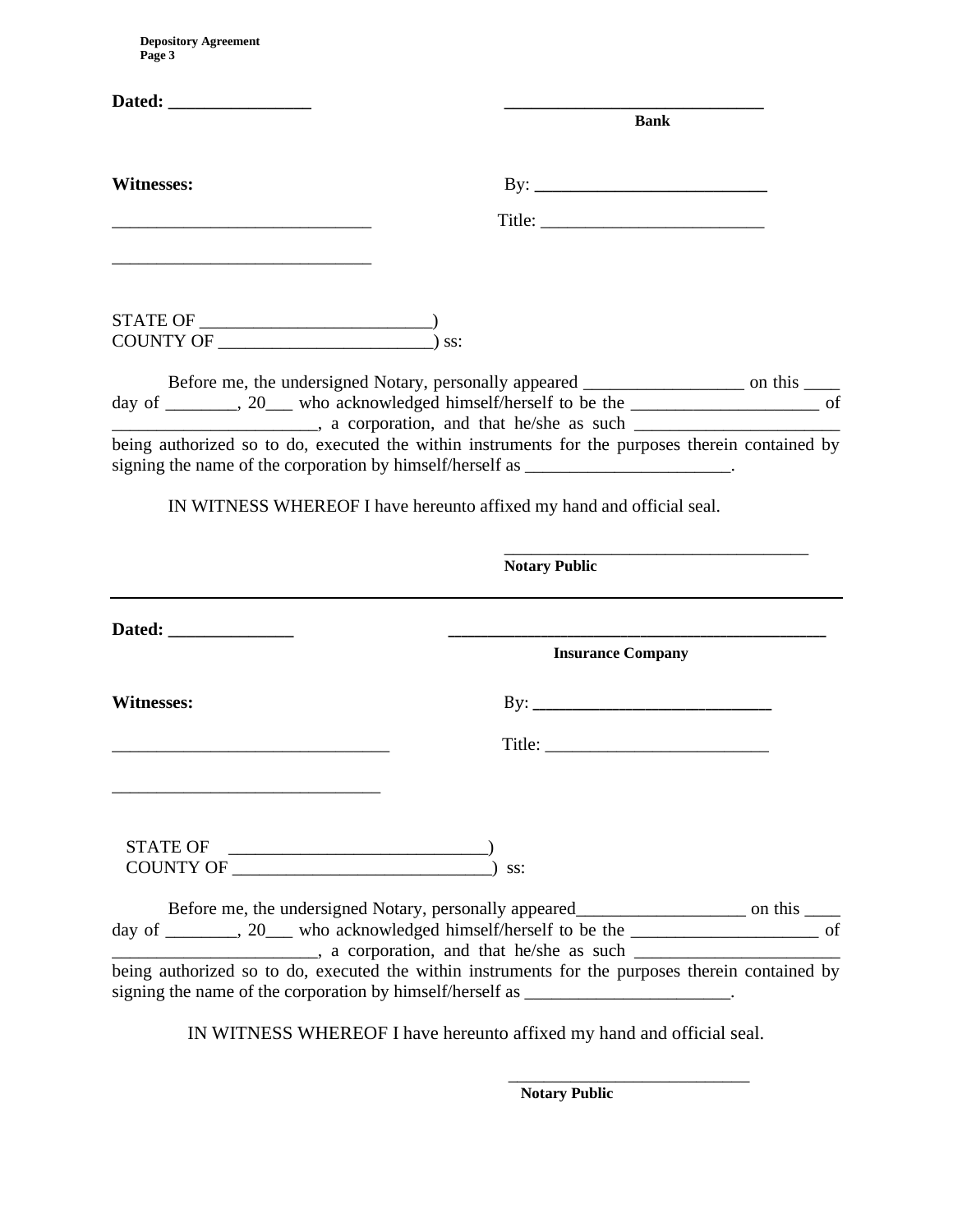# **Deposit Agreement**

# **"Exhibit A"**

The following security is to be placed on the deposit per the DEPOSITORY AGREEMENT for

**(Company Name)**

\_\_\_\_\_\_\_\_\_\_\_\_\_\_\_\_\_\_\_\_\_\_\_\_\_\_\_\_\_\_\_\_\_\_\_\_\_\_\_\_\_\_\_\_\_\_\_\_\_\_\_\_\_

| <b>Description</b>   |  |
|----------------------|--|
| <b>Interest Rate</b> |  |
| <b>Maturity Date</b> |  |
| <b>Par Value</b>     |  |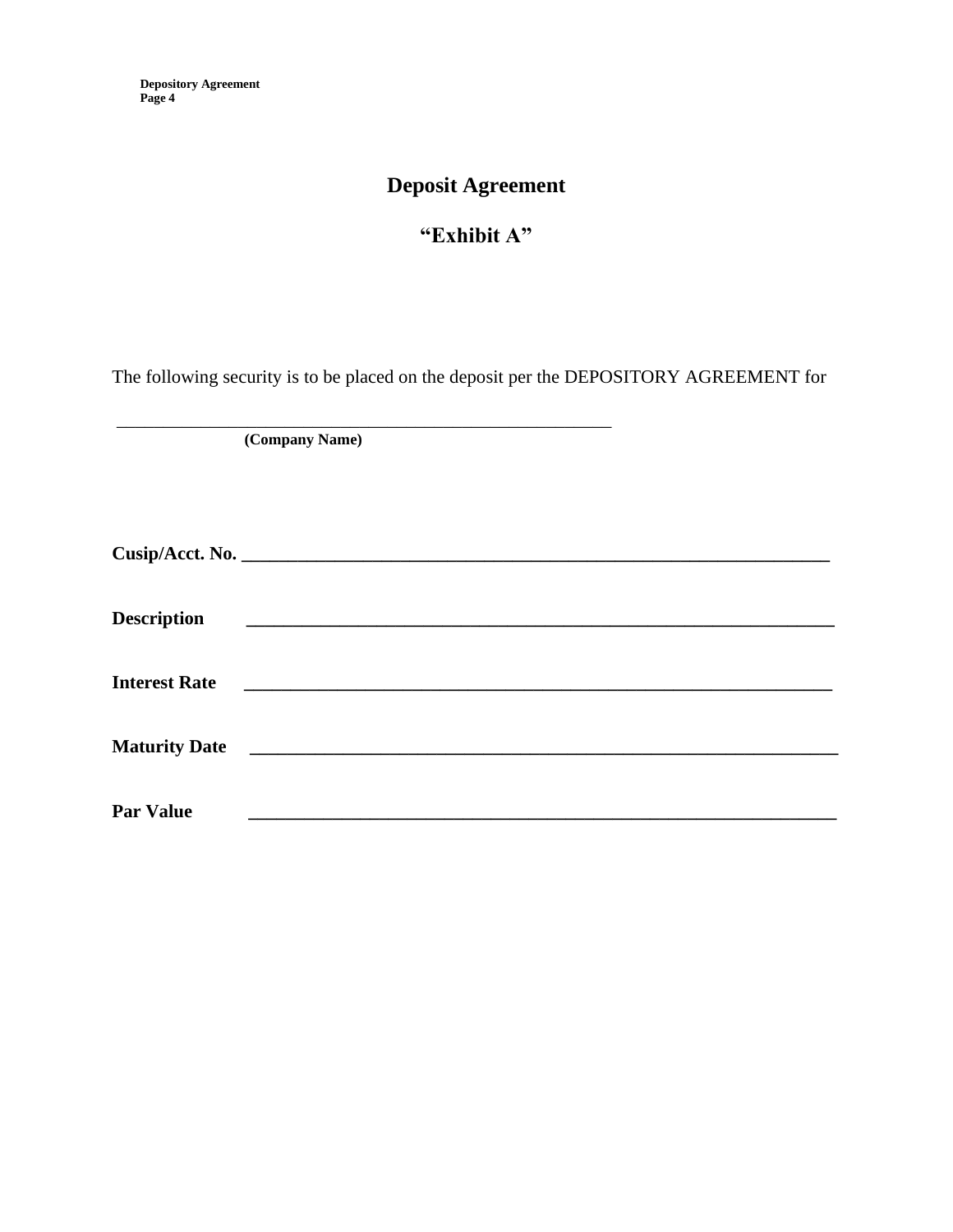# **SURETY BOND**

 **KNOW ALL MEN BY THESE PRESENTS,** That the undersigned………………...… ………………………………….……………………………………………as principal, of …………………………………...…. and the undersigned……………………………………. ………………………………………………, as surety, are held and firmly bound unto the Commissioner of Insurance, Government of the Virgin Islands of the United States, and his successors in office, as oblige, in the full and just sum of …………………………………… to which payment we bind ourselves and our respective successors and assigns jointly and severally by these presents.

**WHEREAS,** the laws of the Government of the Virgin Islands of the United States (Section 207, Title 22 of the Virgin Islands Code) require all foreign insurance companies to file with the Insurance Commissioner of the Virgin Islands, if he deems it advisable for the protection of policyholders in the Virgin Islands, a good and sufficient surety bond in a sum not less than Five Hundred Thousand (\$500,000.00) Dollars.

**AND WHEREAS,** the ………………………………………………….. aforesaid, desires to transact business within the Territory of the Virgin Islands of the United States and has been informed by the Commissioner of Insurance, Government of the Virgin Islands of the United States, that he requires a bond in the amount of…………………………… …………………………………………… and does by this instrument furnish and file said bond.

**NOW, THEREFORE,** the condition of the above bond is such that if the principal shall answer to the amount of the bond for all judgments, decrees or orders given, made or rendered against the principal by any court of the Virgin Islands of the United States for the payment of money, then this bond to be void and of no effect; otherwise, to remain in full force and effect.

**PROVIDED, HOWEVER,** that the surety shall have the right to terminate its suretyship under this obligation by serving written notice of its election to do so upon the Commissioner of Insurance of the Government of the Virgin Islands of the United States, not less than ninety (90) days prior to the date on which the then existing certificate of authority of the principal is to expire. Surety shall, however, remain liable hereunder for all judgments, decrees or orders given, made or rendered against the principal, based on obligations incurred during the period of suretyship.

**IN WITNESS WHEREOF,** the said principal and said surety have set their hands and affixed their seals this…………………….. day of ………………….20………

#### **Principal:**

**Attest:**

**Secretary By \_\_\_\_\_\_\_\_\_\_\_\_\_\_\_\_\_\_\_\_\_\_\_\_\_** 

**\_\_\_\_\_\_\_\_\_\_\_\_\_\_\_\_\_\_\_\_\_\_\_\_\_\_\_\_\_\_**

**(Officer)**

**\_\_\_\_\_\_\_\_\_\_\_\_\_\_\_\_\_\_\_\_\_\_\_\_\_\_\_\_\_\_\_**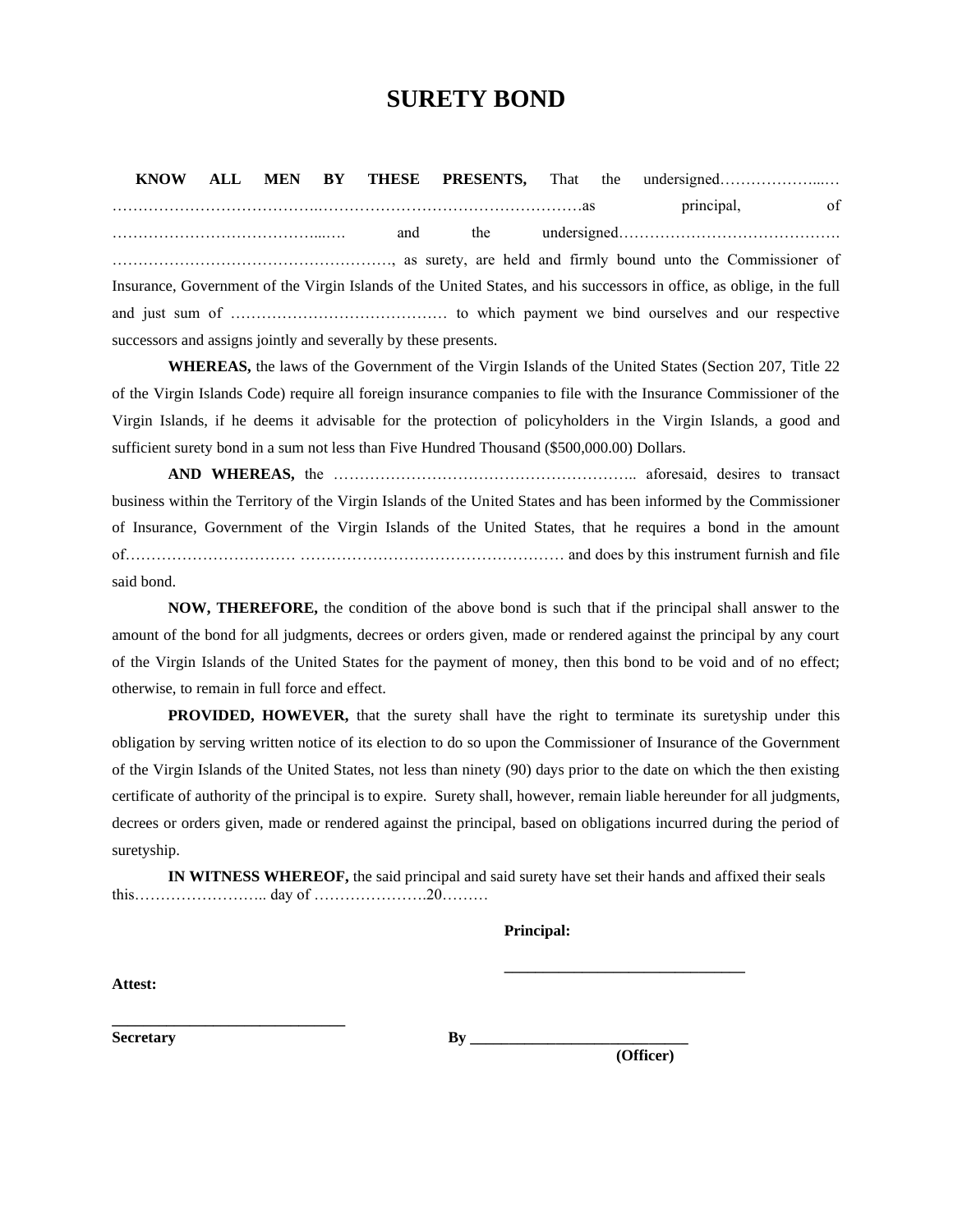| <b>STATE OF</b>  |     |
|------------------|-----|
| <b>COUNTY OF</b> | SS: |

| instrument for the purposes therein contained, by signing the name of the corporation by |
|------------------------------------------------------------------------------------------|
| $himself as … … … … … … … … … … … … … … … … … … … … … … … … … … … … …$                   |

In Witness Whereof I hereunto set my hand and official seal.

|                                                                                       | (Notary Public) |
|---------------------------------------------------------------------------------------|-----------------|
| ATTEST:                                                                               |                 |
| <b>Secretary</b>                                                                      | (Officer)       |
| <b>STATE OF</b>                                                                       | $\mathcal{E}$   |
| <b>COUNTY OF</b>                                                                      | SS:             |
|                                                                                       |                 |
|                                                                                       |                 |
|                                                                                       |                 |
|                                                                                       |                 |
|                                                                                       |                 |
| instrument for the purposes therein contained, by signing the name of the corporation |                 |
|                                                                                       |                 |
|                                                                                       |                 |

In Witness Whereof I hereunto set my hand and official seal.

(Notary Public)

\_\_\_\_\_\_\_\_\_\_\_\_\_\_\_\_\_\_\_\_\_\_\_\_\_\_\_\_\_\_\_\_\_\_\_\_\_\_

**-2-**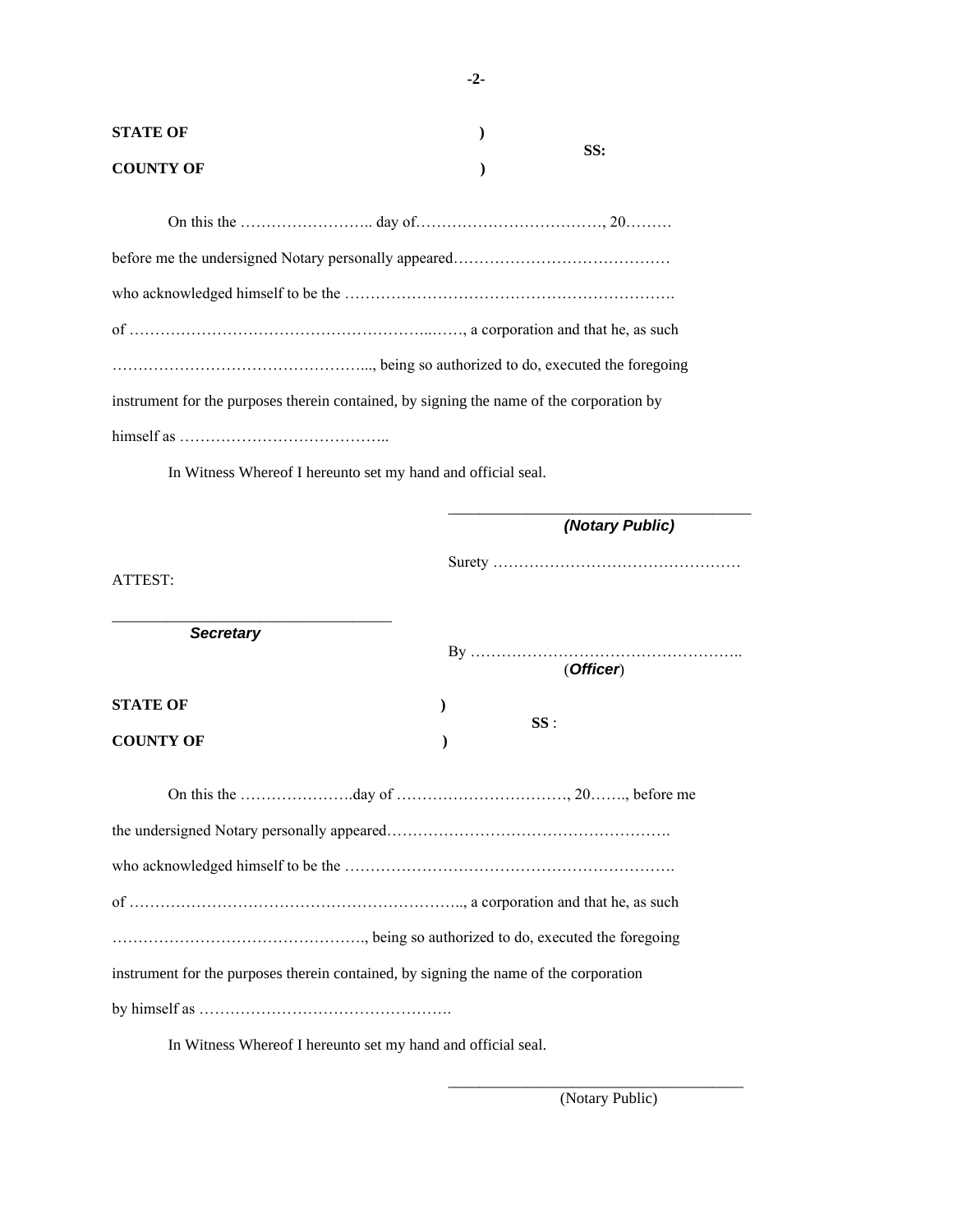## **SURETY BOND (Title Company Only)**

 **KNOW ALL MEN BY THESE PRESENTS,** That the undersigned………………...… ………………………………….……………………………………………as principal, of …………………………………...…. and the undersigned……………………………………. ………………………………………………, as surety, are held and firmly bound unto the Commissioner of Insurance, Government of the Virgin Islands of the United States, and his successors in office, as oblige, in the full and just sum of …………………………………… to which payment we bind ourselves and our respective successors and assigns jointly and severally by these presents.

**WHEREAS,** the laws of the Government of the Virgin Islands of the United States (Section 1152, Title 22 of the Virgin Islands Code) require title insurer to file with the Insurance Commissioner of the Virgin Islands, if he deems it advisable for the protection of policyholders in the Virgin Islands, a good and sufficient surety bond in a sum not less than One Hundred Thousand (\$100,000.00) Dollars.

**AND WHEREAS,** the ………………………………………………….. aforesaid, desires to transact business within the Territory of the Virgin Islands of the United States and has been informed by the Commissioner of Insurance, Government of the Virgin Islands of the United States, that he requires a bond in the amount of…………………………… …………………………………………… and does by this instrument furnish and file said bond.

**NOW, THEREFORE,** the condition of the above bond is such that if the principal shall answer to the amount of the bond for all judgments, decrees or orders given, made or rendered against the principal by any court of the Virgin Islands of the United States for the payment of money, then this bond to be void and of no effect; otherwise, to remain in full force and effect.

**PROVIDED, HOWEVER,** that the surety shall have the right to terminate its suretyship under this obligation by serving written notice of its election to do so upon the Commissioner of Insurance of the Government of the Virgin Islands of the United States, not less than ninety (90) days prior to the date on which the then existing certificate of authority of the principal is to expire. Surety shall, however, remain liable hereunder for all judgments, decrees or orders given, made or rendered against the principal, based on obligations incurred during the period of suretyship.

**IN WITNESS WHEREOF,** the said principal and said surety have set their hands and affixed their seals this…………………….. day of ………………….20………

**Principal:**

**Attest:**

Secretary **By** 

**\_\_\_\_\_\_\_\_\_\_\_\_\_\_\_\_\_\_\_\_\_\_\_\_\_\_\_\_\_\_**

**(Officer)**

**\_\_\_\_\_\_\_\_\_\_\_\_\_\_\_\_\_\_\_\_\_\_\_\_\_\_\_\_\_\_\_**